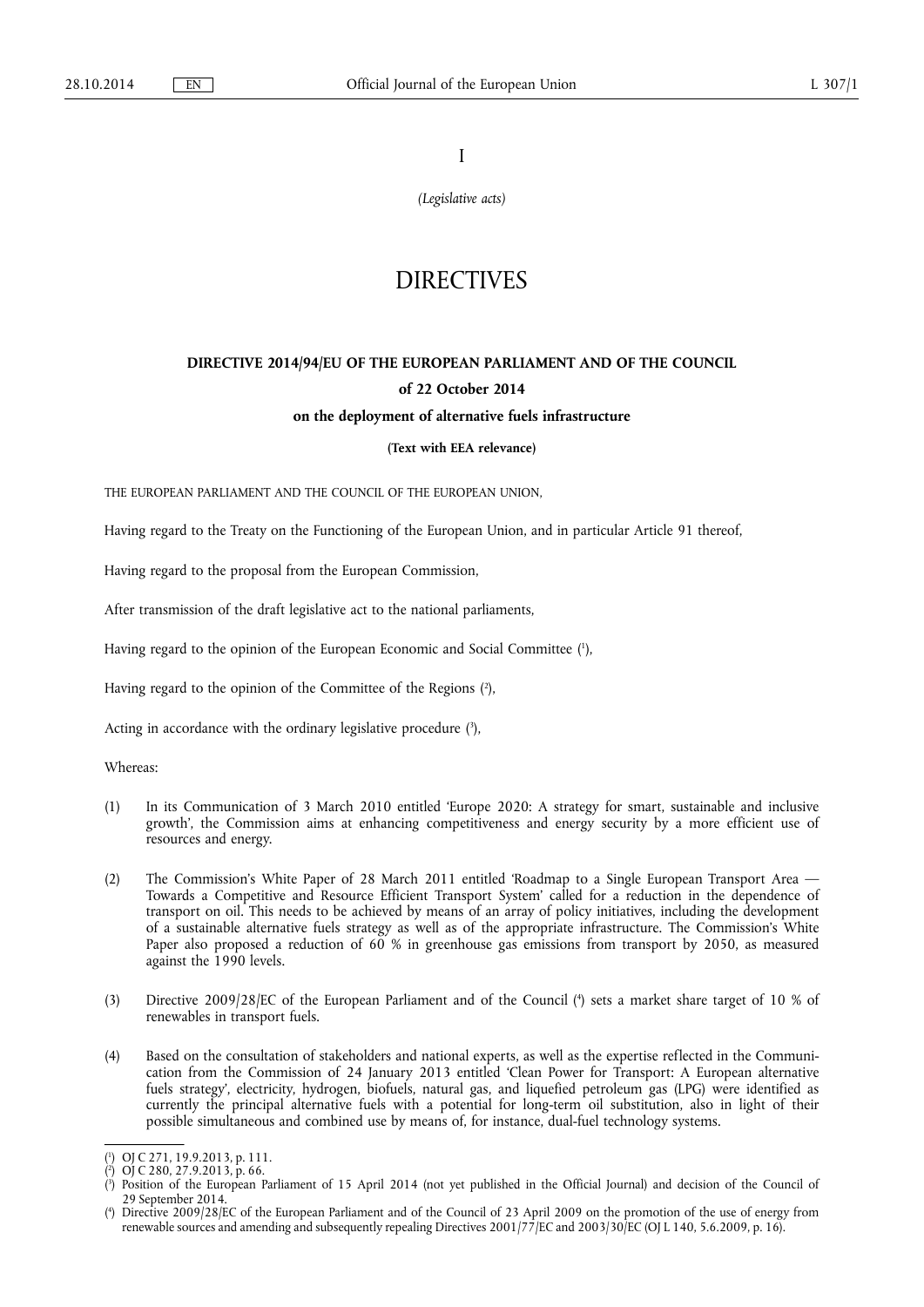- (5) Power sources means all alternative sources of energy for transport, such as electricity and hydrogen, that do not have to be released through combustion or non-combustion oxidation.
- (6) Synthetic fuels, substituting diesel, petrol and jet fuel, can be produced from different feedstock, converting biomass, gas, coal or plastic waste into liquid fuels, methane and dimethyl ether (DME). Synthetic paraffinic diesel fuels, such as hydrotreated vegetable oils (HVO) and Fischer-Tropsch diesel, are fungible and can be blended into fossil diesel fuel at very high blending ratios, or can be used neat in all existing or future diesel vehicles. Therefore, those fuels can be distributed, stored and used with the existing infrastructure. Synthetic fuels substituting petrol, such as methanol and other alcohols, can be blended with petrol and can be technically used with current vehicle technology with minor adaptions. Methanol can also be used for inland navigation and short-sea shipping. Synthetic and paraffinic fuels have a potential to reduce the use of oil sources in the energy supply to transport.
- (7) LPG or autogas is an alternative fuel, derived from natural gas processing and oil refining, with a lower carbon footprint and significantly less pollutant emissions than conventional fuels. Bio-LPG derived from various biomass sources is expected to emerge as a viable technology in the medium to long term. LPG can be used for road transport (for cars and trucks) for all ranges of distances. It can also be used for inland navigation and shortsea shipping. LPG infrastructure is relatively well developed, with a significant number of filling stations already present in the Union (approximately 29 000). However, the distribution of those filling stations is uneven, with low penetration in a number of countries.
- (8) Without prejudice to the definition of alternative fuels in this Directive, it should be noted that additional types of clean fuels exist that can represent potential alternatives to fossil fuels. Promising results from research and development should be considered when new types of alternative fuels are selected. Standards and legislation should be drawn up, without giving preference to any particular type of technology, so as not to hamper further development towards alternative fuels and energy carriers.
- (9) The CARS 21 High Level Group report of 6 June 2012 stated that the lack of a Union-wide harmonised alternative fuel infrastructure hampers the market introduction of vehicles using alternative fuels and delays their environmental benefits. In its Communication of 8 November 2012 entitled 'CARS 2020: Action Plan for a competitive and sustainable automotive industry in Europe', the Commission took up the main recommendations of the CARS 21 High Level Group report and presented an Action Plan based on them. This Directive is one of the key actions regarding alternative fuels infrastructure announced by the Commission.
- (10) Fragmentation of the internal market due to uncoordinated market introduction of alternative fuels should be avoided. Coordinated policy frameworks of all Member States should therefore provide the long-term security required for private and public investment in vehicle and fuel technology, and infrastructure build-up, in order to serve the dual purpose of minimising dependence on oil and mitigating the environmental impact of transport. Member States should therefore establish national policy frameworks outlining their national targets and objectives, and supporting actions for the development of the market as regards alternative fuels, including the deployment of the necessary infrastructure to be put into place, in close cooperation with regional and local authorities and with the industry concerned, while taking into account the needs of small and medium-sized enterprises. Where necessary, Member States should cooperate with other neighbouring Member States at regional or macroregional level, by means of consultation or joint policy frameworks, in particular where continuity of alternative fuels infrastructure coverage across national borders or the construction of new infrastructure in the proximity of national borders is required, including different non-discriminatory access options for recharging and refuelling points. The coordination of those national policy frameworks and their coherence at Union level should be supported by cooperation between Member States and assessment and reporting by the Commission. In order to facilitate reporting by the Member States of the information provided for in Annex I, non-binding guidelines should be adopted by the Commission.
- (11) A coordinated approach is necessary in order to meet the long-term energy needs of all transport modes. In particular, policies should build upon the use of alternative fuels, with a focus on the specific needs of each transport mode. In the elaboration of national policy frameworks, account should be taken of the needs of the different transport modes existing on the territory of the Member State concerned, including those for which limited alternatives to fossil fuels are available.
- (12) The development and implementation of the national policy frameworks of the Member States should be facilitated by the Commission by means of exchanges of information and best practices between the Member States.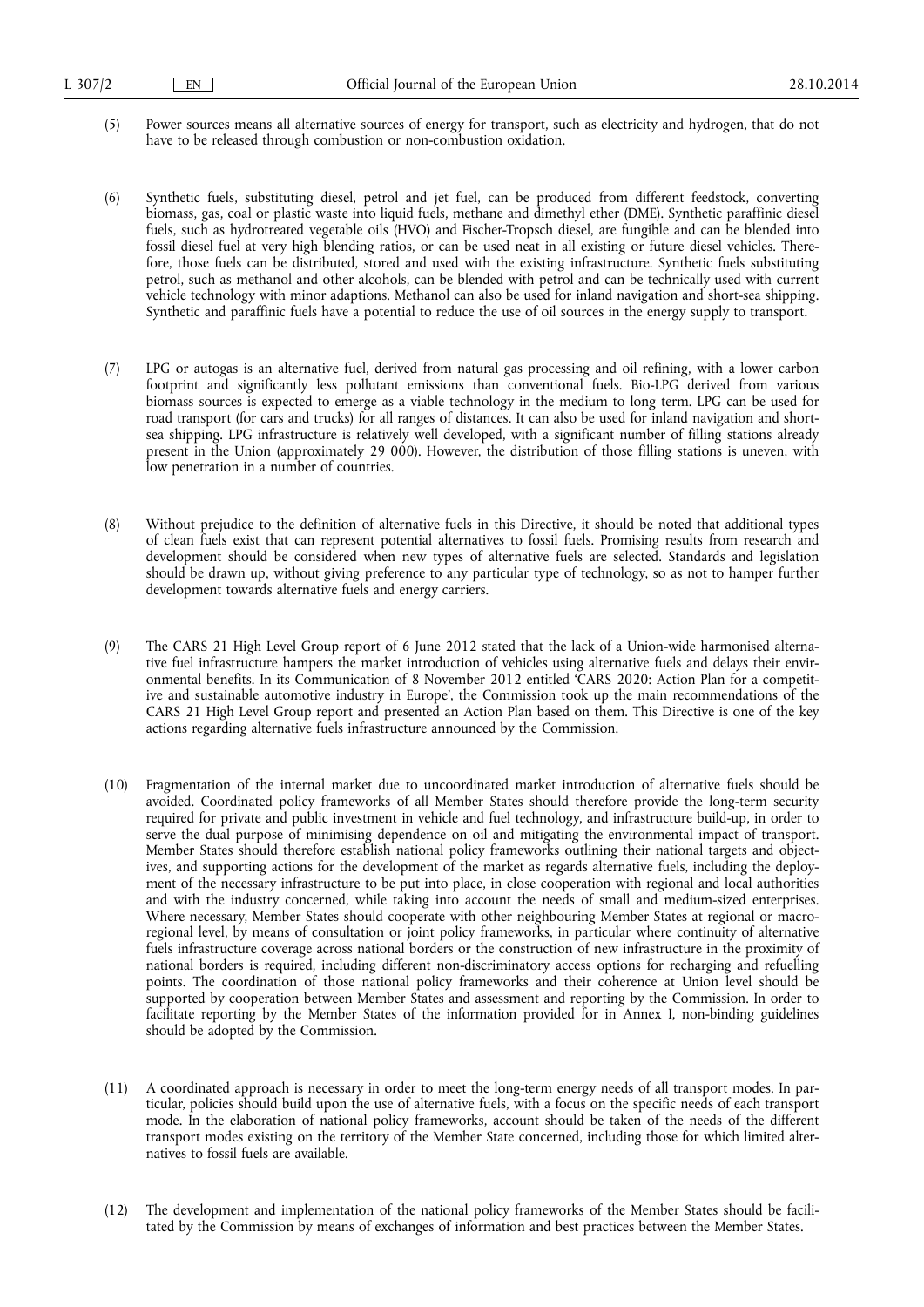- (13) In order to promote alternative fuels and develop the relevant infrastructure, the national policy frameworks may consist of several plans, strategies or other planning documentation developed separately or in an integrated manner, or in another form, and at the administrative level decided upon by the Member States.
- (14) Fuels included in the national policy frameworks should be eligible for Union and national support measures for alternative fuels infrastructure, in order to focus public support on a coordinated internal market development towards Union-wide mobility using alternative fuels vehicles and vessels.
- (15) This Directive is not intended to place an additional financial burden on Member States or on regional and local authorities. It should be possible for Member States to implement this Directive by making use of a wide range of regulatory and non-regulatory incentives and measures, in close cooperation with private sector actors, who should play a key role in supporting the development of alternative fuels infrastructure.
- (16) In accordance with Regulation (EU) No 1316/2013 of the European Parliament and of the Council ( 1 ), the development of new technologies and innovation, in particular regarding the decarbonisation of transport, is eligible for Union funding. That Regulation also provides for additional funding to be granted for actions which exploit the synergies between at least two of the sectors covered by it (namely transport, energy and telecommunications). Lastly, the Commission is assisted by the Connecting Europe Facility (CEF) Coordination Committee in coordinating the work programmes with a view to allowing multi-sectoral calls for proposals in an effort to take full advantage of possible synergies between those sectors. The CEF would, therefore, contribute to the deployment of alternative fuels infrastructure.
- (17) The Horizon 2020 framework programme, established by Regulation (EU) No 1291/2013 of the European Parliament and of the Council ( 2 ), will also provide support for research and innovation with regard to alternative fuel vehicles and the related infrastructure, in particular through the Societal Challenge 'Smart, green and integrated transport'. That specific source of financing should also contribute to the development of alternative fuels infrastructure and should be fully considered as an additional opportunity to ensure a sustainable mobility market throughout the Union.
- (18) In order to trigger investment in sustainable transport and support the deployment of a continued network of alternative fuels infrastructure in the Union, the Commission and the Member States should support national and regional development measures in this area. They should encourage exchanges of best practices in alternative fuels infrastructure deployment and management between local and regional development initiatives and, to this end, they should promote the use of the European Structural and Investment Funds, in particular the European Regional Development Fund and the Cohesion Fund.
- (19) Support measures for alternative fuels infrastructure should be implemented in compliance with the State aid rules contained in the Treaty on the Functioning of the European Union (TFEU). Member States may consider it necessary to provide support to operators affected by this Directive in accordance with the applicable State aid rules. Any national support measures for alternative fuels infrastructure notified to the Commission should be assessed without delay.
- (20) The Trans-European Network for Transport (TEN-T) guidelines recognise that alternative fuels serve, at least partly, as a substitute for fossil oil sources in the energy supply to transport, contribute to its decarbonisation and enhance the environmental performance of the transport sector. The TEN-T guidelines require, with regard to new technologies and innovation, that the TEN-T is to enable the decarbonisation of all transport modes by stimulating energy efficiency as well as by introducing alternative propulsion systems and the provision of corresponding infrastructure. The TEN-T guidelines also require that inland and sea ports, airports and roads of the core network established by Regulation (EU) No 1315/2013 of the European Parliament and of the Council ( 3 ) ('TEN-T Core Network') provide for the availability of alternative fuels. In the CEF, the TEN-T funding instrument

<sup>(</sup> 1 ) Regulation (EU) No 1316/2013 of the European Parliament and of the Council of 11 December 2013 establishing the Connecting Europe Facility, amending Regulation (EU) No 913/2010 and repealing Regulations (EC) No 680/2007 and (EC) No 67/2010 (OJ L 348, 20.12.2013, p. 129).

<sup>(</sup> 2 ) Regulation (EU) No 1291/2013 of the European Parliament and of the Council of 11 December 2013 establishing Horizon 2020 — the Framework Programme for Research and Innovation (2014-2020) and repealing Decision No 1982/2006/EC (OJ L 347, 20.12.2013, p. 104).

<sup>(</sup> 3 ) Regulation (EU) No 1315/2013 of the European Parliament and of the Council of 11 December 2013 on Union guidelines for the development of the trans-European transport network and repealing Decision No 661/2010/EU (OJ L 348, 20.12.2013, p. 1).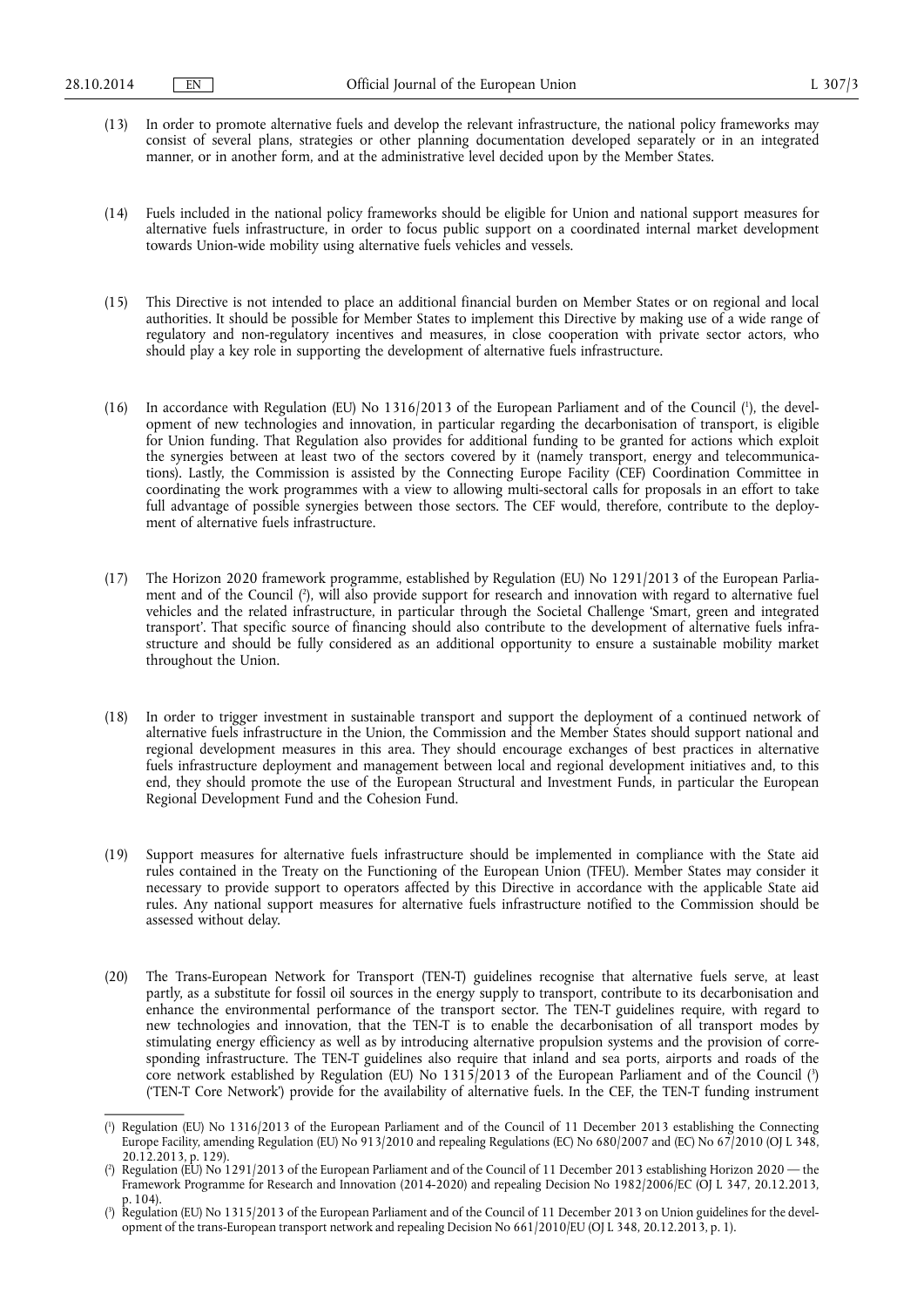makes the deployment on the TEN-T Core Network of those new technologies and innovation, including infrastructure for alternative clean fuels, eligible for grants. In addition, the deployment of infrastructure for alternative clean fuels on the broader comprehensive network will be able to receive financial assistance from the CEF in the form of procurement and financial instruments, such as project bonds.

- (21) Biofuels, as defined in Directive 2009/28/EC, are currently the most important type of alternative fuels, accounting for 4,7 % of the total fuels consumed in Union transport in 2011. They can also contribute to a substantial reduction in overall CO<sub>2</sub> emissions if they are produced sustainably. They could provide clean power to all forms of transport.
- (22) The lack of harmonised development of alternative fuels infrastructure across the Union prevents the development of economies of scale on the supply side and Union-wide mobility on the demand side. New infrastructure networks need to be built up, such as for electricity, natural gas (liquefied natural gas (LNG) and compressed natural gas (CNG)) and, where appropriate, hydrogen. It is important to acknowledge the different stages of development of each fuel technology and related infrastructures, including the maturity of business models for private investors and the availability and user acceptance of alternative fuels. Technological neutrality should be ensured and national policy frameworks should take due account of the requirement to support the commercial development of alternative fuels. Moreover, population density and geographical characteristics should be taken into account in the elaboration of national policy frameworks.
- (23) Electricity has the potential to increase the energy efficiency of road vehicles and to contribute to a  $CO<sub>2</sub>$  reduction in transport. It is a power source that is indispensable for the deployment of electric vehicles, including L-category vehicles as referred to in Directive 2007/46/EC of the European Parliament and of the Council ( 1 ) and Regulation (EU) No 168/2013 of the European Parliament and of the Council ( 2 ), which can contribute to improving air quality and reducing noise in urban/suburban agglomerations and other densely populated areas. Member States should ensure that recharging points accessible to the public are built up with adequate coverage, in order to enable electric vehicles to circulate at least in urban/suburban agglomerations and other densely populated areas, and, where appropriate, within networks determined by the Member States. The number of such recharging points should be established taking into account the number of electric vehicles estimated to be registered by the end of 2020 in each Member State. As an indication, the appropriate average number of recharging points should be equivalent to at least one recharging point per 10 cars, also taking into consideration the type of cars, charging technology and available private recharging points. An appropriate number of recharging points accessible to the public should be installed, in particular at public transport stations, such as port passenger terminals, airports or railway stations. Private owners of electric vehicles depend to a large extent on access to recharging points in collective parking lots, such as in apartment blocks and office and business locations. Public authorities should take measures to assist users of such vehicles by ensuring that the appropriate infrastructure with sufficient electric vehicle recharging points is provided by site developers and managers.
- (24) Member States should ensure that publicly accessible infrastructure for the supply of electricity to motor vehicles is built up. To define an appropriate number of recharging points accessible to the public in their national policy frameworks, it should be possible for Member States to take into consideration the number of existing recharging points accessible to the public on their territory and their specifications, and to decide whether to concentrate deployment efforts on normal or high power recharging points.
- (25) Electro-mobility is a fast developing area. Current recharging interface technologies include cable connectors, but future interface technologies such as wireless charging or battery swapping need to be considered as well. Legislation needs to ensure that technological innovation is facilitated. This Directive should therefore be updated as appropriate in order to take into account future standards for technologies such as wireless charging and battery swapping.
- (26) A recharging or refuelling point accessible to the public may include, for example, privately owned recharging or refuelling points or devices accessible to the public through registration cards or fees, recharging or refuelling points of car-sharing schemes which allow access for third party users by means of subscription, or recharging or refuelling points in public parking. Recharging or refuelling points which allow private users physical access with an authorisation or a subscription should be considered to be recharging or refuelling points accessible to the public.

<sup>(</sup> 1 ) Directive 2007/46/EC of the European Parliament and of the Council of 5 September 2007 establishing a framework for the approval of motor vehicles and their trailers, and of systems, components and separate technical units intended for such vehicles (Framework Directive) (OJ L 263, 9.10.2007, p. 1).

<sup>(</sup> 2 Regulation (EU) No 168/2013 of the European Parliament and of the Council of 15 January 2013 on the approval and market surveillance of two- or three-wheel vehicles and quadricycles (OJ L 60, 2.3.2013, p. 52).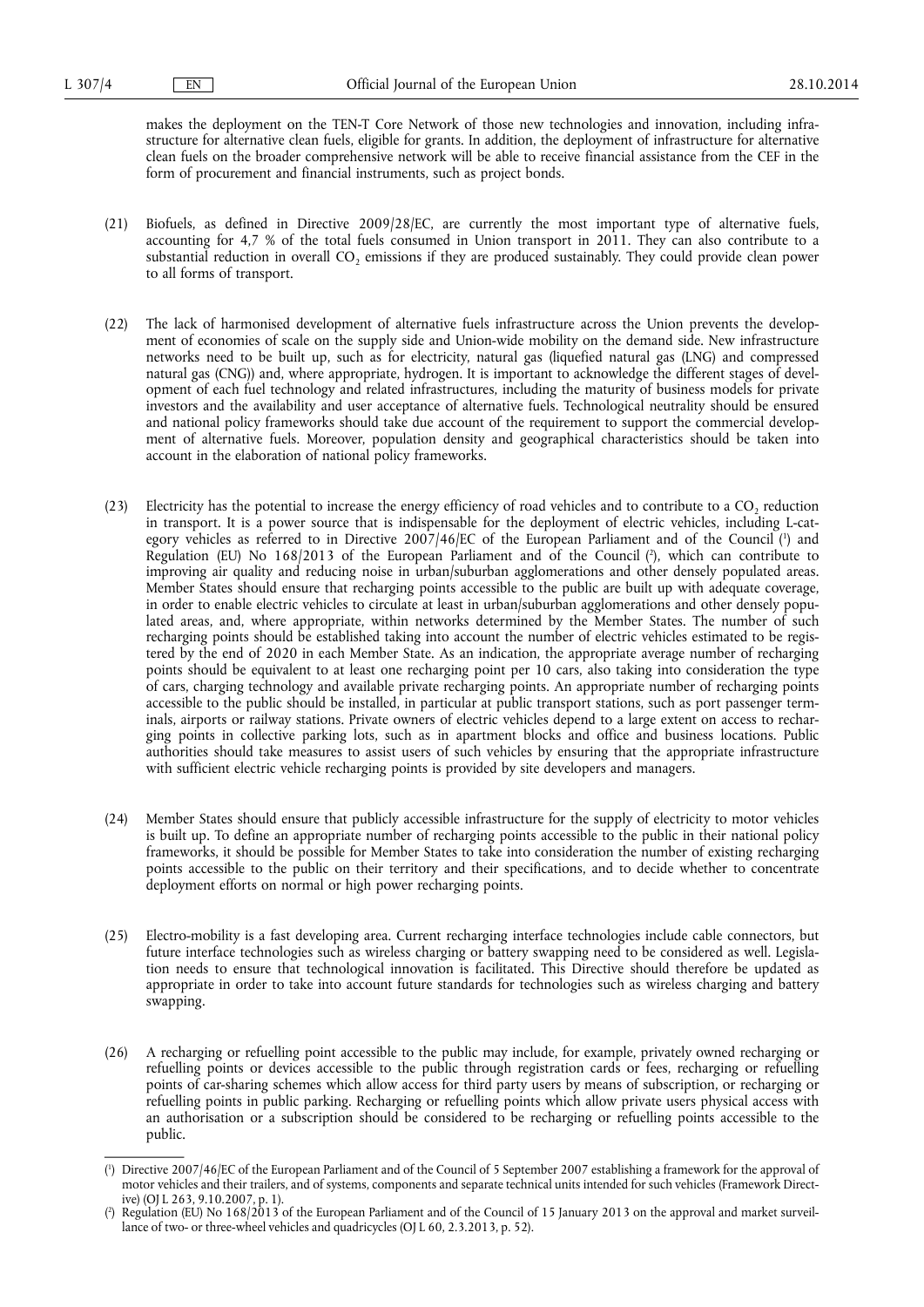- (27) Electricity and hydrogen are particularly attractive power sources for the deployment of electric/fuel cell vehicles and L-category vehicles in urban/suburban agglomerations and other densely populated areas, which can contribute to improving air quality and reducing noise. Electro-mobility is an important contributor to meeting the Union's ambitious climate and energy targets for 2020. Indeed, Directive 2009/28/EC, transposed by Member States by 5 December 2010, set mandatory targets for all Member States for the share of energy from renewable sources, with the aim of reaching by 2020 a Union target of at least a 20 % share of energy from renewable sources, and a 10 % share of renewable energy being specifically used in the transport sector.
- (28) The recharging of electric vehicles at recharging points should, if technically and financially reasonable, make use of intelligent metering systems in order to contribute to the stability of the electricity system by recharging batteries from the grid at times of low general electricity demand and to allow secure and flexible data handling. In the long term, this may also enable electric vehicles to feed power from the batteries back into the grid at times of high general electricity demand. Intelligent metering systems as defined in Directive 2012/27/EU of the European Parliament and of the Council ( 1 ) enable real-time data to be produced which is needed to ensure the stability of the grid and to encourage rational use of recharging services. Intelligent metering systems provide accurate and transparent information on the cost and availability of recharging services, thereby encouraging recharging at 'off-peak' periods, which means times of low general electricity demand and low energy prices. The use of intelligent metering systems optimises recharging, with benefits for the electricity system and for consumers.
- (29) With respect to recharging points for electric vehicles which are not publicly accessible, Member States should aim to explore the technical and financial feasibility of synergies with intelligent meter roll-out plans following the obligation under Annex I.2 to Directive 2009/72/EC of the European Parliament and of the Council (²). Distribution system operators play an important role in relation to recharging points. In the development of their tasks, the distribution system operators, some of whom may be part of a vertically integrated undertaking owning or operating recharging points, should cooperate on a non-discriminatory basis with any other owners or operators of recharging points, in particular providing them with the information needed for the efficient access to and use of the system.
- (30) In the development of infrastructure for electric vehicles, the interaction of that infrastructure with the electricity system, as well as the electricity policy of the Union, should be consistent with the principles established under Directive 2009/72/EC. The establishment and operation of recharging points for electric vehicles should be developed as a competitive market with open access to all parties interested in rolling-out or operating recharging infrastructures.
- (31) The access of Union electricity suppliers to recharging points should be without prejudice to the derogations under Article 44 of Directive 2009/72/EC.
- (32) In 2010, the Commission delivered a mandate (M468) to the European Standardisation Organisations (ESOs) to issue new standards or review existing standards with the aim of ensuring interoperability and connectivity between an electricity supply point and a charger of electric vehicles. CEN/CENELEC set up a focus group, which published a report in October 2011. Whereas the report contained a number of recommendations, no consensus on the selection of one standard interface was reached. Therefore, further policy action is needed in order to provide a non-proprietary solution ensuring interoperability across the Union.
- (33) Interface to charge electric vehicles could include several socket outlets or vehicle connectors as long as one of them complies with the technical specifications set out in this Directive, so as to allow multistandard recharging. However, the choice made in this Directive of Union-wide common connectors for electric vehicles (Type 2 and Combo 2) should not be detrimental to Member States having already invested in the deployment of other standardised technologies for recharging points and should not affect existing recharging points deployed before the entry into force of this Directive. Electric vehicles already in circulation before the entry into force of this Directive should be able to recharge, even if they were designed to recharge at recharging points that do not comply with the technical specifications set out in this Directive. The choice of equipment for normal and high power recharging points should comply with specific safety requirements in force at national level.

<sup>(</sup> 1 ) Directive 2012/27/EU of the European Parliament and of the Council of 25 October 2012 on energy efficiency, amending Directives 2009/125/EC and 2010/30/EU and repealing Directives 2004/8/EC and 2006/32/EC (OJ L 315, 14.11.2012, p. 1).

<sup>(</sup> 2 ) Directive 2009/72/EC of the European Parliament and of the Council of 13 July 2009 concerning common rules for the internal market in electricity and repealing Directive 2003/54/EC (OJ L 211, 14.8.2009, p. 55).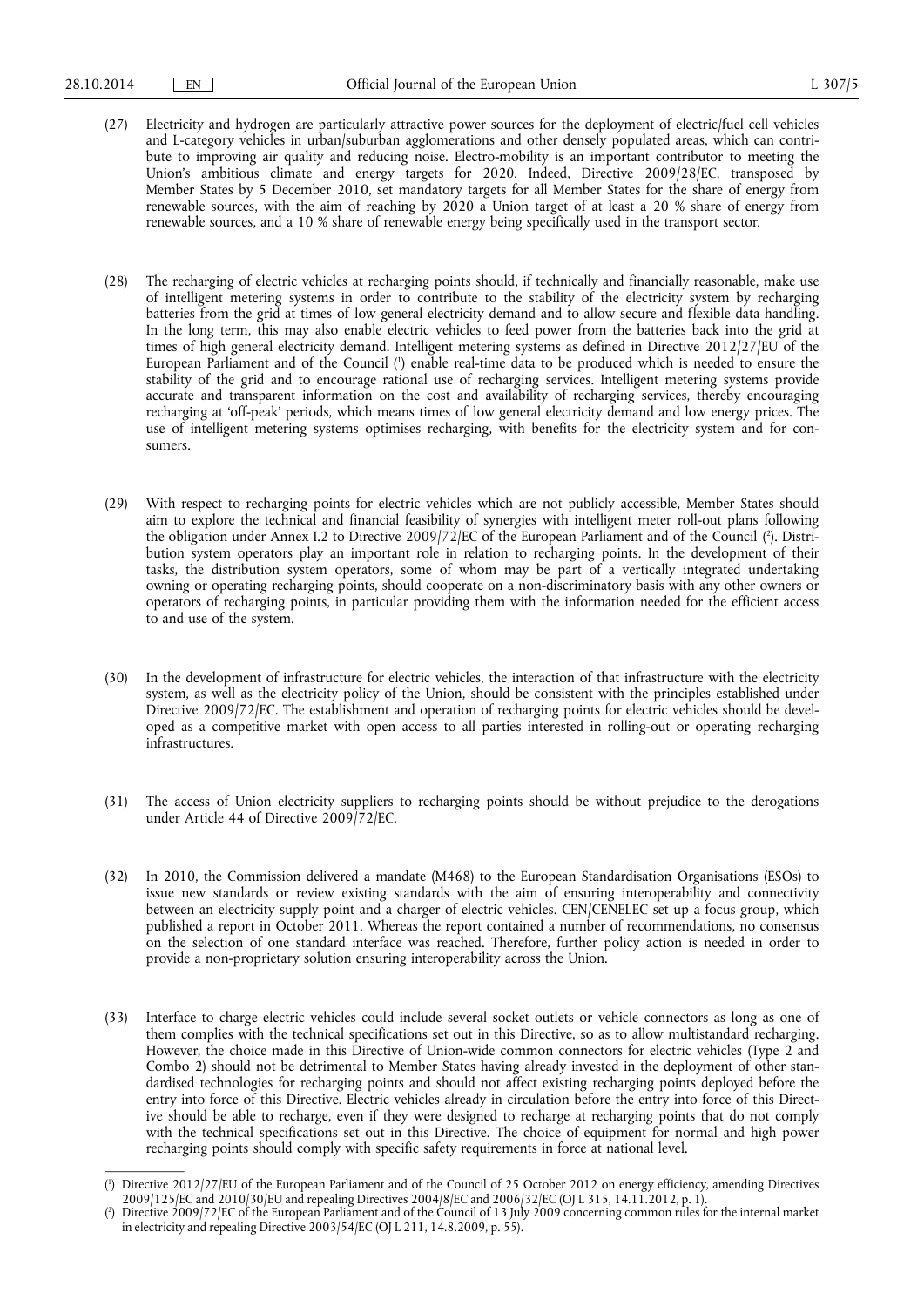- (34) Shore-side electricity facilities can serve maritime and inland waterway transport as clean power supply, in particular in maritime and inland navigation ports where air quality or noise levels are poor. Shore-side electricity can contribute to reducing the environmental impact of sea-going ships and inland waterway vessels.
- (35) Standardisation of shore-side electricity supply should not impede the use of systems already in place prior to the entry into force of this Directive. In particular, Member States should allow maintenance and upgrading of existing systems with a view to ensuring their efficient use throughout their lifespan, without requiring full compliance with the technical specifications set out in this Directive.
- (36) Electricity supply to stationary airplanes at airports can reduce fuel consumption and noise, improve air quality and reduce the impact on climate change. Member States should therefore ensure that the need to install electricity supply at airports is considered in their national policy frameworks.
- (37) Hydrogen-powered motor vehicles, including hydrogen-powered L-vehicles, have at present very low market penetration rates but a build-up of sufficient hydrogen refuelling infrastructure is essential in order to make larger-scale hydrogen-powered motor vehicle deployment possible.
- (38) Member States which decide to include hydrogen refuelling points in their national policy frameworks should ensure that publicly accessible infrastructure for the supply of hydrogen to motor vehicles is built up, ensuring circulation of hydrogen-powered motor vehicles within the networks determined by the Member States. Where appropriate, cross-border links should be taken into account with a view to enabling hydrogen-powered motor vehicles to circulate Union-wide.
- (39) As far as natural gas vehicles are concerned, around 3 000 refuelling points are presently in operation in the Union. Additional refuelling points could be put in place and supplied from the existing well-developed area covering natural gas distribution networks in the Union, provided that the quality of the gas is suitable for use in current and advanced technology gas vehicles. The current distribution network for natural gas could be supplemented with local refuelling points utilising locally produced biomethane.
- (40) Common infrastructure for natural gas requires common technical specifications for its hardware as well as for the gas quality. The quality of natural gas used in the Union depends on its origin, on its constituents, for example biomethane blended into natural gas, and on the way in which natural gas is handled through the distribution chain. Therefore, a spread of technical characteristics could prevent the optimal use of engines and reduce their energy efficiency. In this respect, the Technical Committee CEN/TC 408 — Project Committee is developing a set of quality specifications for natural gas used in transport and for the injection of biomethane into the natural gas grid.
- (41) Member States should ensure, by means of their national policy frameworks, that an appropriate number of refuelling points accessible to the public for the supply of CNG or compressed biomethane to motor vehicles is built up, in order to ensure that CNG motor vehicles can circulate in urban/suburban agglomerations and other densely populated areas as well as throughout the Union, at least along the existing TEN-T Core Network. When establishing their networks for the supply of CNG to motor vehicles, Member States should ensure that refuelling points accessible to the public are put in place, taking into account the minimum range of CNG motor vehicles. As an indication, the necessary average distance between refuelling points should be approximately 150 km. To ensure market functioning and interoperability, all CNG refuelling points for motor vehicles should provide gas of the quality required for use in current and advanced technology CNG vehicles.
- (42) LNG is an attractive fuel alternative for vessels to meet the requirements for decreasing the sulphur content in marine fuels in the SO<sub>y</sub> Emission Control Areas which affect half of the ships sailing in European short sea shipping, as provided for by Directive 2012/33/EU of the European Parliament and of the Council ( 1 ). A core network of refuelling points for LNG at maritime and inland ports should be available at least by the end of 2025 and 2030, respectively. Refuelling points for LNG include, inter alia, LNG terminals, tanks, mobile containers, bunker vessels and barges. The initial focus on the core network should not rule out the possibility of LNG also being made available in the longer term at ports outside the core network, in particular those ports that are important for vessels not engaged in transport operations. The decision on the location of the LNG

<sup>(</sup> 1 ) Directive 2012/33/EU of the European Parliament and of the Council of 21 November 2012 amending Council Directive 1999/32/EC as regards the sulphur content of marine fuels (OJ L 327, 27.11.2012, p. 1).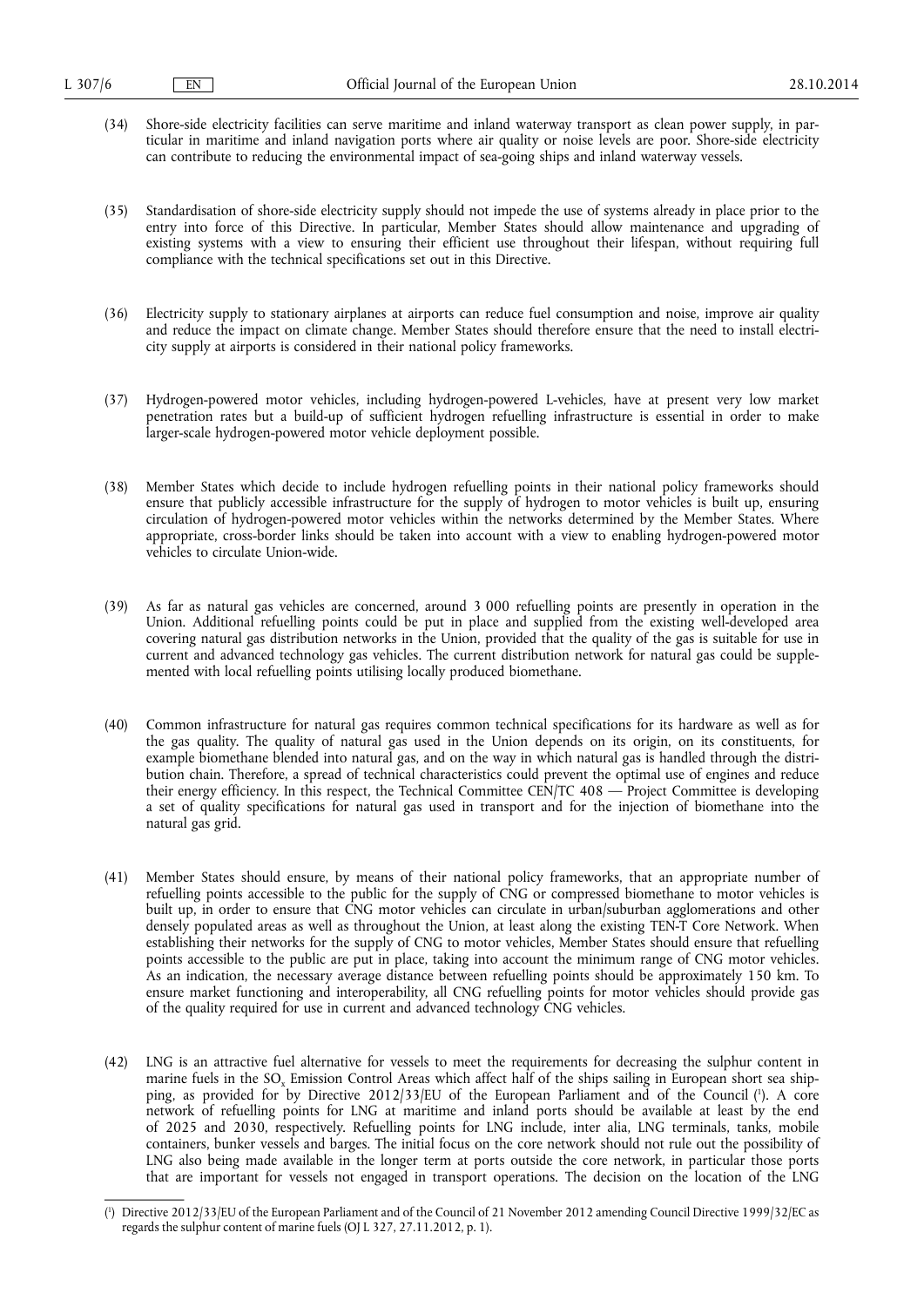refuelling points at ports should be based on a cost-benefit analysis including an examination of the environmental benefits. Applicable safety-related provisions should also be taken into account. The deployment of LNG infrastructure provided for in this Directive should not hamper the development of other potentially upcoming energy-efficient alternative fuels.

- (43) The Commission and the Member States should endeavour to modify the European Agreement concerning the International Carriage of Dangerous Goods by Inland Waterways, concluded at Geneva on 26 May 2000, as amended (ADN), to allow large-scale carriage of LNG on inland waterways. The amendments which this entails should be made applicable to all transport in the territory of the Union by adapting Annex III, Section III.1 of Directive 2008/68/EC of the European Parliament and of the Council ( 1 ). Directive 2006/87/EC of the European Parliament and of the Council ( 2 ) should be amended, where necessary, to allow the efficient and safe use of LNG for propulsion of vessels on inland waterways. Proposed amendments should not conflict with the provisions of the ADN applicable in the Union territory by virtue of Annex III, Section III.1 of Directive 2008/68/EC.
- (44) Member States should ensure an appropriate distribution system between storage stations and refuelling points for LNG. As regards road transport, the availability and geographical location of loading points for LNG tank vehicles are essential to developing an economically sustainable LNG mobility.
- (45) LNG, including liquefied biomethane, might also offer a cost-efficient technology allowing heavy-duty vehicles to meet the stringent pollutant emission limits of Euro VI standards as referred to in Regulation (EC) No 595/2009 of the European Parliament and of the Council ( 3 ).
- (46) The TEN-T Core Network should be the basis for the deployment of LNG infrastructure as it covers the main traffic flows and allows for network benefits. When establishing their networks for the supply of LNG to heavyduty motor vehicles, Member States should ensure that refuelling points accessible to the public are put in place, at least along the existing TEN-T Core Network, within adequate distances taking into account the minimum range of LNG heavy-duty motor vehicles. As an indication, the necessary average distance between refuelling points should be approximately 400 km.
- (47) The deployment of the refuelling points for both LNG and CNG should be adequately coordinated with the implementation of the TEN-T Core Network.
- (48) An appropriate number of LNG and CNG refuelling points accessible to the public should be put in place by 31 December 2025, at least along the TEN-T Core Network existing at that date and, after that date, on the other parts of the TEN-T Core Network where these are made accessible to vehicles.
- (49) In light of the increasing diversity in the type of fuels for motorised vehicles coupled with on-going growth in the road mobility of citizens across the Union, it is necessary to provide vehicle users with clear and easy-tounderstand information on the fuels available at refuelling stations and on the compatibility of their vehicle with different fuels or recharging points on the Union market, without prejudice to Directive 2009/30/EC of the European Parliament and of the Council ( 4 ). Member States should be able to decide to implement such information measures also in respect of vehicles in circulation.
- (50) In the absence of a European standard for a given alternative fuel, Member States should be allowed to use other standards for user information and labelling.

<sup>(</sup> 1 ) Directive 2008/68/EC of the European Parliament and of the Council of 24 September 2008 on the inland transport of dangerous goods (OJ L 260, 30.9.2008, p. 13).

 $(2)$ ) Directive 2006/87/EC of the European Parliament and of the Council of 12 December 2006 laying down technical requirements for inland waterway vessels and repealing Council Directive 82/714/EEC (OJ L 389, 30.12.2006, p. 1).

<sup>(</sup> 3 ) Regulation (EC) No 595/2009 of the European Parliament and of the Council of 18 June 2009 on type-approval of motor vehicles and engines with respect to emissions from heavy duty vehicles (Euro VI) and on access to vehicle repair and maintenance information and amending Regulation (EC) No 715/2007 and Directive 2007/46/EC and repealing Directives 80/1269/EEC, 2005/55/EC and 2005/78/EC (OJ L 188, 18.7.2009, p. 1).

<sup>(</sup> 4 ) Directive 2009/30/EC of the European Parliament and of the Council of 23 April 2009 amending Directive 98/70/EC as regards the specification of petrol, diesel and gas-oil and introducing a mechanism to monitor and reduce greenhouse gas emissions and amending Council Directive 1999/32/EC as regards the specification of fuel used by inland waterway vessels and repealing Directive 93/12/EEC (OJ L 140, 5.6.2009, p. 88).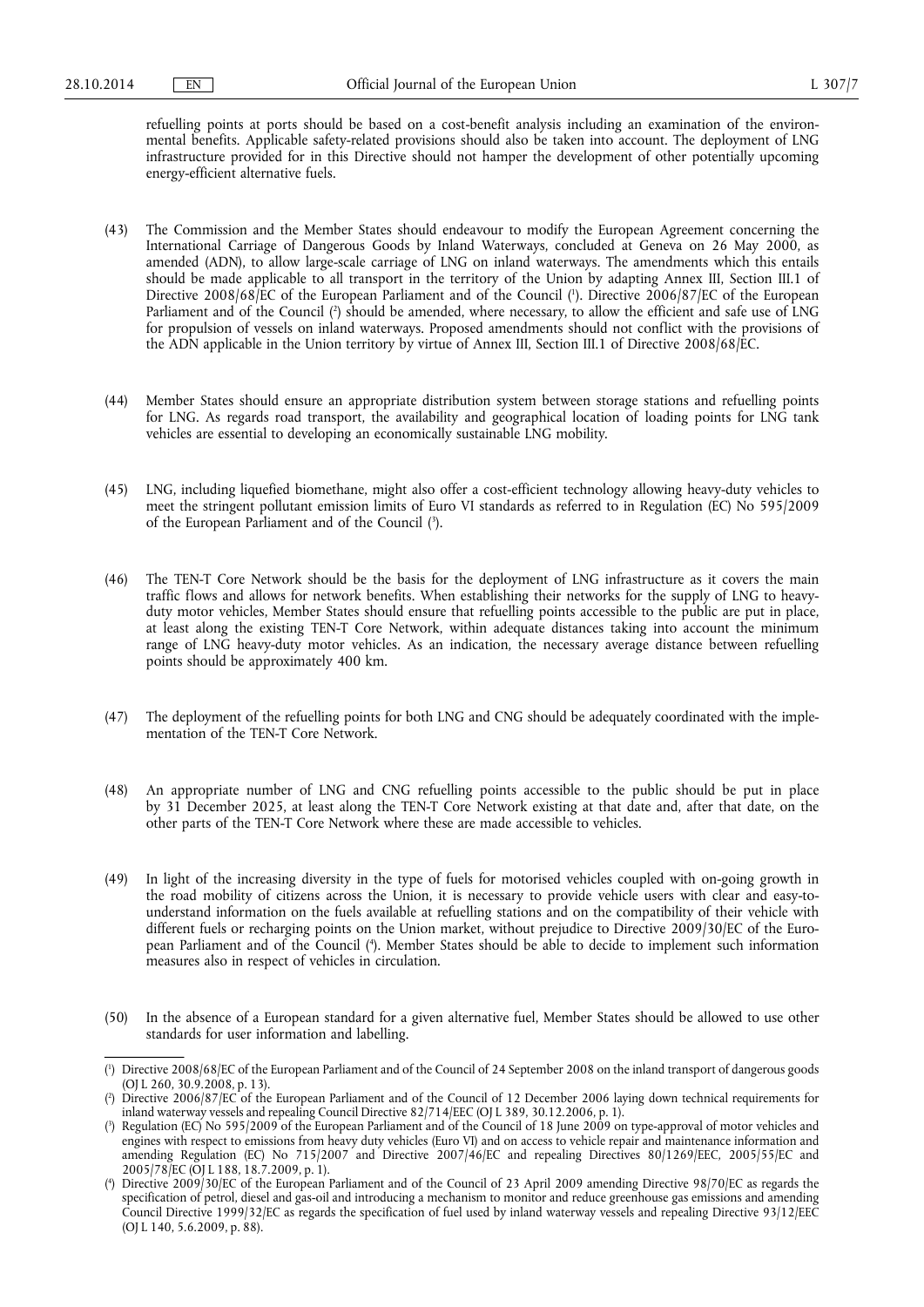(51) Simple and easy-to-compare information on the prices of different fuels could play an important role in enabling vehicle users to better evaluate the relative cost of individual fuels available on the market. Therefore, when fuel prices are displayed at a fuel station, in particular for natural gas and hydrogen, it should be possible for unit price comparison to conventional fuels, such as '1 petrol litre equivalent', to be displayed for information purposes.

(52) In light of the increasing diversity in the type of fuels for motorised vehicles, it is necessary to provide vehicle users with data regarding the geographic location of the refuelling and recharging points accessible to the public of alternative fuels covered by this Directive. Therefore, when companies or internet sites provide this information, it should be accessible on an open and non-discriminatory basis to all users.

- (53) It is of particular importance for fact-based policy-making at all levels to collect best practice and coordinated data through monitoring activities, such as the Clean Vehicle Portal and the European Electro-mobility Observatory.
- (54) Key information concerning the availability of recharging and refuelling points and any other information necessary for Union-wide mobility should be included, where applicable, in traffic and travel information services as part of the intelligent transport system.
- (55) In order to ensure adaptation of the provisions of this Directive to market developments and technical progress, the power to adopt acts in accordance with Article 290 TFEU should be delegated to the Commission in respect of the technical specifications of refuelling and recharging points and relevant standards. It is of particular importance that the Commission follow its usual practice and carry out appropriate consultations during its preparatory work, including at expert level. The Commission, when preparing and drawing up delegated acts, should ensure a simultaneous, timely and appropriate transmission of relevant documents to the European Parliament and to the Council.
- (56) The International Maritime Organization (IMO) develops uniform and internationally recognised safety and environmental standards for maritime transport. Conflicts with international standards should be avoided in view of the global nature of maritime transport. Therefore, the Union should ensure that technical specifications for maritime transport adopted pursuant to this Directive are consistent with international rules adopted by the IMO.
- (57) Technical specifications for interoperability of recharging and refuelling points should be specified in European or international standards. The ESOs should adopt European standards in accordance with Article 10 of Regulation (EU) No 1025/2012 of the European Parliament and of the Council ( 1 ), and those standards should be based on current international standards or ongoing international standardisation work, where applicable. For standards not yet adopted, the work should be based on standards under development: 'Guidelines for systems and installations for supply of LNG as fuel to ships' (ISO/DTS 18683), 'Natural gas fuelling stations  $-$  LNG stations for fuelling vehicles' (ISO/DIS 16924) and 'Natural gas fuelling stations — CNG stations for fuelling vehicles' (ISO/DIS 16923). The Commission should be empowered to update the references to technical specifications given in European or international standards by means of delegated acts.
- (58) In the application of this Directive, the Commission should consult relevant expert groups, including at least the European Expert Group on Future Transport Fuels, consisting of experts from industry and civil society, as well as the Joint Expert Group on Transport & Environment, which brings together experts from the Member States.
- (59) A group of experts called the European Sustainable Shipping Forum (ESSF) has been established by the Commission in order to assist it in implementing the Union's activities in the area of maritime transport sustainability. A sub-group on marine LNG has been set up under the ESSF, with the mandate of proposing to the ESSF the development of standards or rules for marine LNG as ship fuel covering technical, operational, safety, security, training and environmental aspects of LNG bunkering. A Committee for the Creation of Technical Standards (CESTE) has

<sup>(</sup> 1 ) Regulation (EU) No 1025/2012 of the European Parliament and of the Council of 25 October 2012 on European Standardisation, amending Council Directives 89/686/EEC and 93/15/EEC and Directives 94/9/EC, 94/25/EC, 95/16/EC, 97/23/EC, 98/34/EC, 2004/22/EC, 2007/23/EC, 2009/23/EC and 2009/105/EC of the European Parliament and of the Council and repealing Council Decision 87/95/EEC and Decision No 1673/2006/EC of the European Parliament and of the Council (OJ L 316, 14.11.2012, p. 12).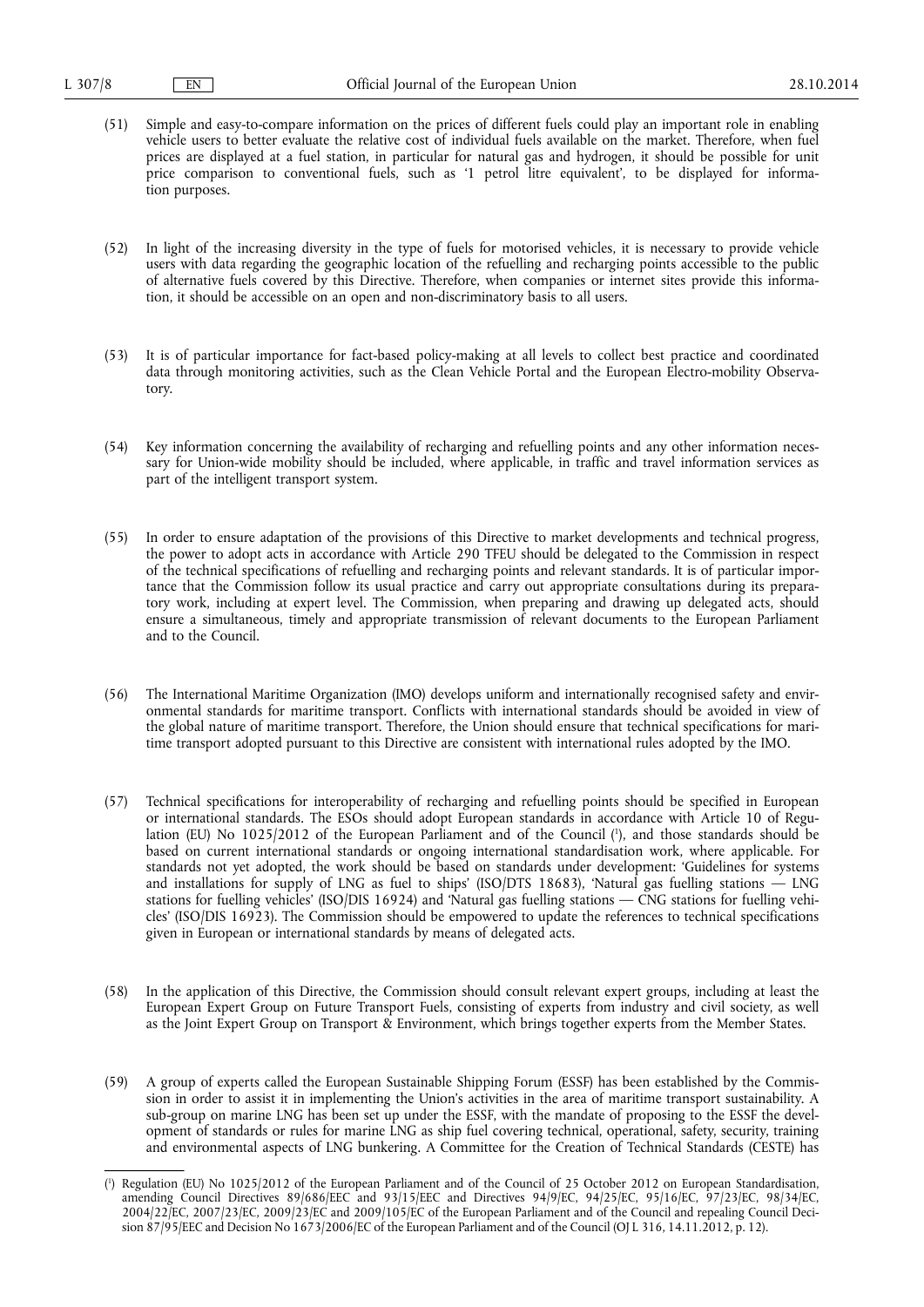also been established to deal with the technical standards in the field of inland navigation. It is of particular importance that the Commission follow its usual practice and carry out consultations with experts, including the ESSF and the CESTE, before adopting delegated acts on requirements on the bunkering of LNG, including the safety aspects related thereto.

- (60) The Central Commission for the Navigation of the Rhine (CCNR) is an international organisation that addresses all issues concerning inland navigation. The Danube Commission is an international intergovernmental organisation that provides and develops free navigation on the Danube. It is of particular importance that the Commission follow its usual practice and carry out consultations with experts, including the CCNR and the Danube Commission, before adopting delegated acts on inland navigation.
- (61) When matters relating to this Directive, other than its implementation or infringements, are being examined by experts, thereby acting as expert groups, the European Parliament should receive full information and documentation and, where appropriate, an invitation to attend the relevant meetings.
- (62) In order to ensure uniform conditions for the implementation of this Directive, implementing powers should be conferred on the Commission to lay down common procedures and specifications. Those powers should be exercised in accordance with Regulation (EU) No 182/2011 of the European Parliament and of the Council ( 1 ).
- (63) To ensure that alternative fuels for transport are of the quality required for use in current and future technology engines, and that they offer a high level of environmental performance with regard to  $CO<sub>2</sub>$  and other pollutant emissions, the Commission should monitor their introduction on the market. To that end, the Commission should, if appropriate, propose the necessary legal measures to ensure a harmonised high level of fuel quality throughout the Union.
- (64) In order to achieve the broadest possible use of alternative fuels for transport, while ensuring technological neutrality, and to promote sustainable electric mobility throughout the Union, the Commission should, if it considers appropriate, take suitable measures, such as the adoption of an Action Plan for the implementation of the strategy set out in the Communication entitled 'Clean Power for Transport: A European alternative fuels strategy'. For this purpose, the Commission could take into account individual market needs and developments in the Member States.
- (65) Since the objective of this Directive, namely to promote a broad market development of alternative fuels, cannot be sufficiently achieved by the Member States individually, but can rather, by reason of the need for action to meet the demand for a critical mass of alternatively fuelled vehicles and for cost-efficient developments by European industry, and to allow Union-wide mobility of alternatively fuelled vehicles, be better achieved at Union level, the Union may adopt measures, in accordance with the principle of subsidiarity as set out in Article 5 of the Treaty on European Union. In accordance with the principle of proportionality, as set out in that Article, this Directive does not go beyond what is necessary in order to achieve that objective,

HAVE ADOPTED THIS DIRECTIVE:

#### *Article 1*

#### **Subject matter**

This Directive establishes a common framework of measures for the deployment of alternative fuels infrastructure in the Union in order to minimise dependence on oil and to mitigate the environmental impact of transport. This Directive sets out minimum requirements for the building-up of alternative fuels infrastructure, including recharging points for electric vehicles and refuelling points for natural gas (LNG and CNG) and hydrogen, to be implemented by means of Member States' national policy frameworks, as well as common technical specifications for such recharging and refuelling points, and user information requirements.

<sup>(</sup> 1 ) Regulation (EU) No 182/2011 of the European Parliament and of the Council of 16 February 2011 laying down the rules and general principles concerning mechanisms for control by Member States of the Commission's exercise of implementing powers (OJ L 55, 28.2.2011, p. 13).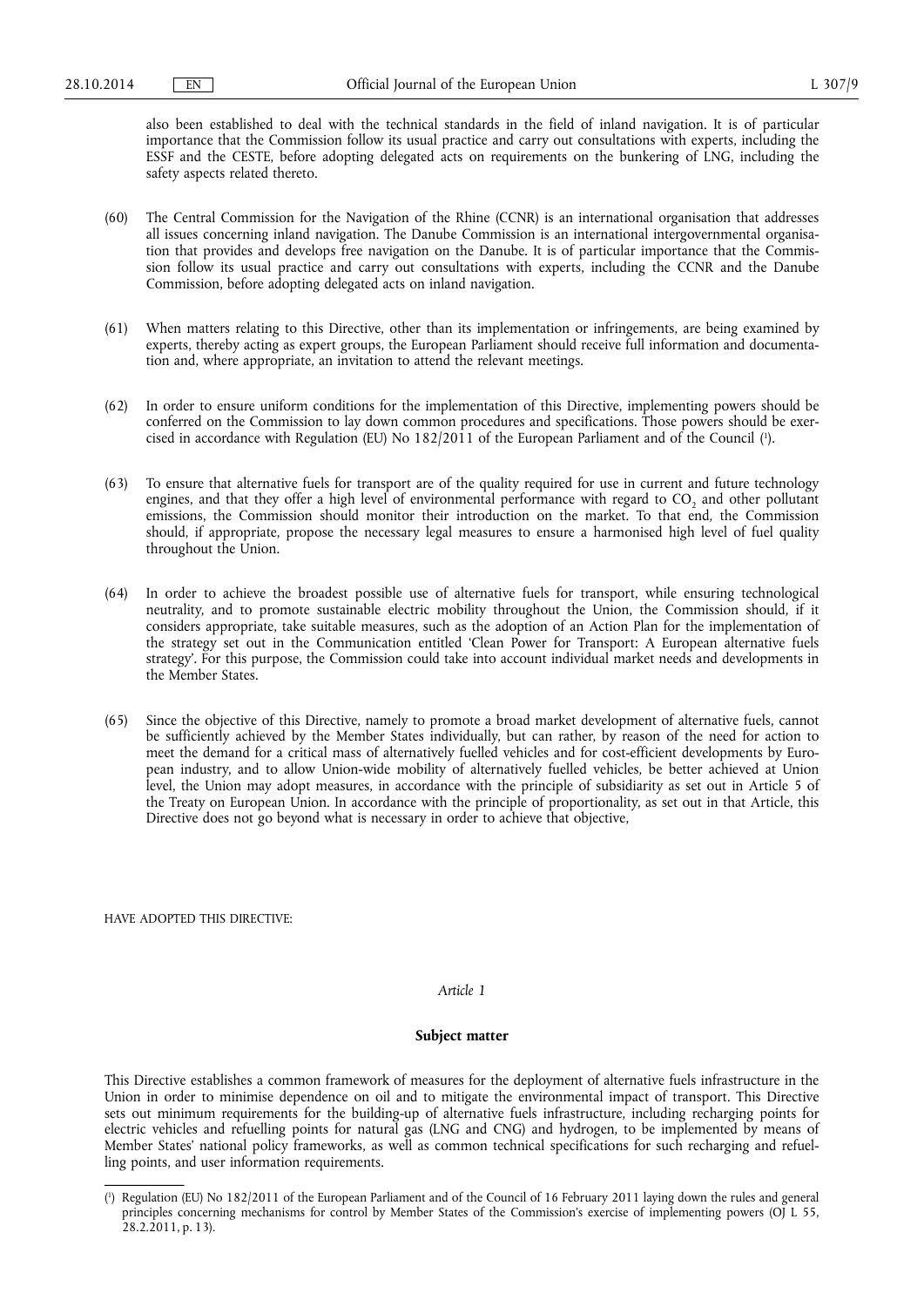## *Article 2*

#### **Definitions**

For the purpose of this Directive, the following definitions apply:

- (1) 'alternative fuels' means fuels or power sources which serve, at least partly, as a substitute for fossil oil sources in the energy supply to transport and which have the potential to contribute to its decarbonisation and enhance the environmental performance of the transport sector. They include, inter alia:
	- electricity,
	- hydrogen,
	- biofuels as defined in point (i) of Article 2 of Directive 2009/28/EC,
	- synthetic and paraffinic fuels,
	- natural gas, including biomethane, in gaseous form (compressed natural gas (CNG)) and liquefied form (liquefied natural gas (LNG)), and
	- liquefied petroleum gas (LPG);
- (2) 'electric vehicle' means a motor vehicle equipped with a powertrain containing at least one non-peripheral electric machine as energy converter with an electric rechargeable energy storage system, which can be recharged externally;
- (3) 'recharging point' means an interface that is capable of charging one electric vehicle at a time or exchanging a battery of one electric vehicle at a time;
- (4) 'normal power recharging point' means a recharging point that allows for a transfer of electricity to an electric vehicle with a power less than or equal to 22 kW, excluding devices with a power less than or equal to 3,7 kW, which are installed in private households or the primary purpose of which is not recharging electric vehicles, and which are not accessible to the public;
- (5) 'high power recharging point' means a recharging point that allows for a transfer of electricity to an electric vehicle with a power of more than 22 kW;
- (6) 'shore-side electricity supply' means the provision of shore-side electrical power through a standardised interface to seagoing ships or inland waterway vessels at berth;
- (7) 'recharging or refuelling point accessible to the public' means a recharging or refuelling point to supply an alternative fuel which provides Union-wide non-discriminatory access to users. Non-discriminatory access may include different terms of authentication, use and payment;
- (8) 'refuelling point' means a refuelling facility for the provision of any fuel with the exception of LNG, through a fixed or a mobile installation;
- (9) 'refuelling point for LNG' means a refuelling facility for the provision of LNG, consisting of either a fixed or mobile facility, offshore facility, or other system.

#### *Article 3*

## **National policy frameworks**

1. Each Member State shall adopt a national policy framework for the development of the market as regards alternative fuels in the transport sector and the deployment of the relevant infrastructure. It shall contain at least the following elements:

— an assessment of the current state and future development of the market as regards alternative fuels in the transport sector, including in light of their possible simultaneous and combined use, and of the development of alternative fuels infrastructure, considering, where relevant, cross-border continuity,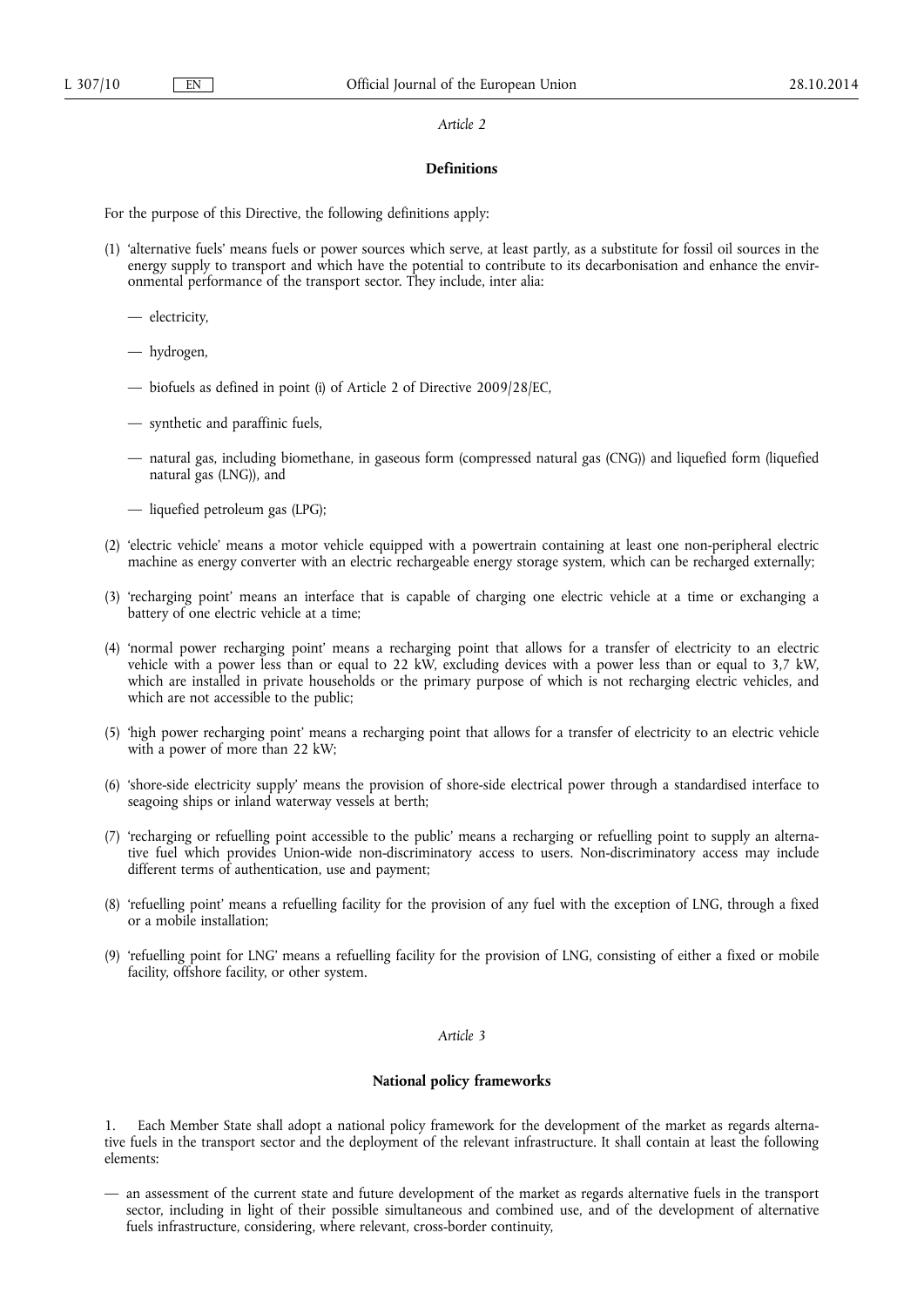- national targets and objectives, pursuant to Articles  $4(1)$ ,  $4(3)$ ,  $4(5)$ ,  $6(1)$ ,  $6(2)$ ,  $6(3)$ ,  $6(4)$ ,  $6(6)$ ,  $6(7)$ ,  $6(8)$  and, where applicable, Article 5(1), for the deployment of alternative fuels infrastructure. Those national targets and objectives shall be established and may be revised on the basis of an assessment of national, regional or Union-wide demand, while ensuring compliance with the minimum infrastructure requirements set out in this Directive,
- measures necessary to ensure that the national targets and the objectives contained in the national policy framework are reached,
- measures that can promote the deployment of alternative fuels infrastructure in public transport services,
- designation of the urban/suburban agglomerations, of other densely populated areas and of networks which, subject to market needs, are to be equipped with recharging points accessible to the public in accordance with Article 4(1),
- designation of the urban/suburban agglomerations, of other densely populated areas and of networks which, subject to market needs, are to be equipped with CNG refuelling points in accordance with Article 6(7),
- an assessment of the need to install refuelling points for LNG in ports outside the TEN-T Core Network,
- consideration of the need to install electricity supply at airports for use by stationary airplanes.

2. Member States shall ensure that national policy frameworks take into account the needs of the different transport modes existing on their territory, including those for which limited alternatives to fossil fuels are available.

3. National policy frameworks shall take into account, as appropriate, the interests of regional and local authorities, as well as those of the stakeholders concerned.

4. Where necessary, Member States shall cooperate, by means of consultations or joint policy frameworks, to ensure that the measures required to achieve the objectives of this Directive are coherent and coordinated.

5. Support measures for alternative fuels infrastructure shall be implemented in compliance with the State aid rules contained in the TFEU.

6. National policy frameworks shall be in line with the Union's environmental and climate-protection legislation in force.

7. Member States shall notify their national policy frameworks to the Commission by 18 November 2016.

8. Based on the national policy frameworks, the Commission shall publish and regularly update information on the national targets and the objectives submitted by each Member State regarding:

- the number of recharging points accessible to the public,
- refuelling points for LNG at maritime and inland ports,
- refuelling points for LNG accessible to the public for motor vehicles,
- CNG refuelling points accessible to the public for motor vehicles.

Where applicable, information regarding the following shall also be published:

- hydrogen refuelling points accessible to the public,
- infrastructure for shore-side electricity supply in maritime and inland ports,
- infrastructure for electricity supply for stationary airplanes.

9. The Commission shall assist Member States in the reporting on the national policy frameworks by means of the guidelines referred to in Article 10(4), shall assess the coherence of the national policy frameworks at Union level and shall assist Member States in the cooperation process provided for in paragraph 4 of this Article.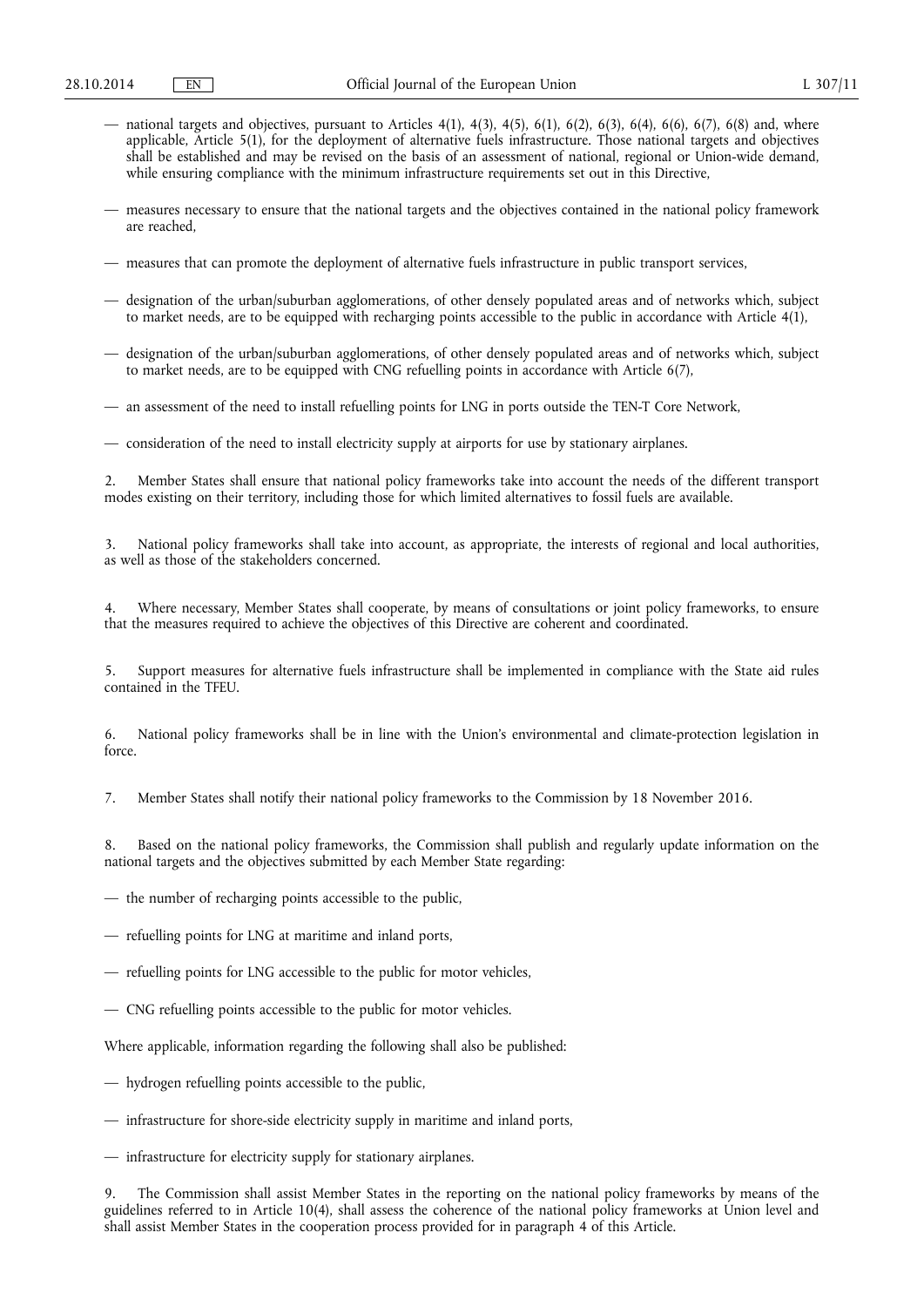#### *Article 4*

## **Electricity supply for transport**

1. Member States shall ensure, by means of their national policy frameworks, that an appropriate number of recharging points accessible to the public are put in place by 31 December 2020, in order to ensure that electric vehicles can circulate at least in urban/suburban agglomerations and other densely populated areas, and, where appropriate, within networks determined by the Member States. The number of such recharging points shall be established taking into consideration, inter alia, the number of electric vehicles estimated to be registered by the end of 2020, as indicated in their national policy frameworks, as well as best practices and recommendations issued by the Commission. Particular needs related to the installation of recharging points accessible to the public at public transport stations shall be taken into account, where appropriate.

2. The Commission shall assess the application of the requirements in paragraph 1 and, as appropriate, submit a proposal to amend this Directive, taking into account the development of the market for electric vehicles, in order to ensure that an additional number of recharging points accessible to the public are put in place in each Member State by 31 December 2025, at least on the TEN-T Core Network, in urban/suburban agglomerations and other densely populated areas.

3. Member States shall also take measures within their national policy frameworks to encourage and facilitate the deployment of recharging points not accessible to the public.

Member States shall ensure that normal power recharging points for electric vehicles, excluding wireless or inductive units, deployed or renewed as from 18 November 2017, comply at least with the technical specifications set out in point 1.1 of Annex II and with specific safety requirements in force at national level.

Member States shall ensure that high power recharging points for electric vehicles, excluding wireless or inductive units, deployed or renewed as from 18 November 2017, comply at least with the technical specifications set out in point 1.2 of Annex II.

5. Member States shall ensure that the need for shore-side electricity supply for inland waterway vessels and seagoing ships in maritime and inland ports is assessed in their national policy frameworks. Such shore-side electricity supply shall be installed as a priority in ports of the TEN-T Core Network, and in other ports, by 31 December 2025, unless there is no demand and the costs are disproportionate to the benefits, including environmental benefits.

6. Member States shall ensure that shore-side electricity supply installations for maritime transport, deployed or renewed as from 18 November 2017, comply with the technical specifications set out in point 1.7 of Annex II.

7. The recharging of electric vehicles at recharging points accessible to the public shall, if technically feasible and economically reasonable, make use of intelligent metering systems as defined in point (28) of Article 2 of Directive 2012/27/EU and shall comply with the requirements laid down in Article 9(2) of that Directive.

8. Member States shall ensure that operators of recharging points accessible to the public are free to purchase electricity from any Union electricity supplier, subject to the supplier's agreement. The operators of recharging points shall be allowed to provide electric vehicle recharging services to customers on a contractual basis, including in the name and on behalf of other service providers.

9. All recharging points accessible to the public shall also provide for the possibility for electric vehicle users to recharge on an ad hoc basis without entering into a contract with the electricity supplier or operator concerned.

10. Member States shall ensure that prices charged by the operators of recharging points accessible to the public are reasonable, easily and clearly comparable, transparent and non-discriminatory.

11. Member States shall ensure that distribution system operators cooperate on a non-discriminatory basis with any person establishing or operating recharging points accessible to the public.

12. Member States shall ensure that the legal framework permits the electricity supply for a recharging point to be the subject of a contract with a supplier other than the entity supplying electricity to the household or premises where such a recharging point is located.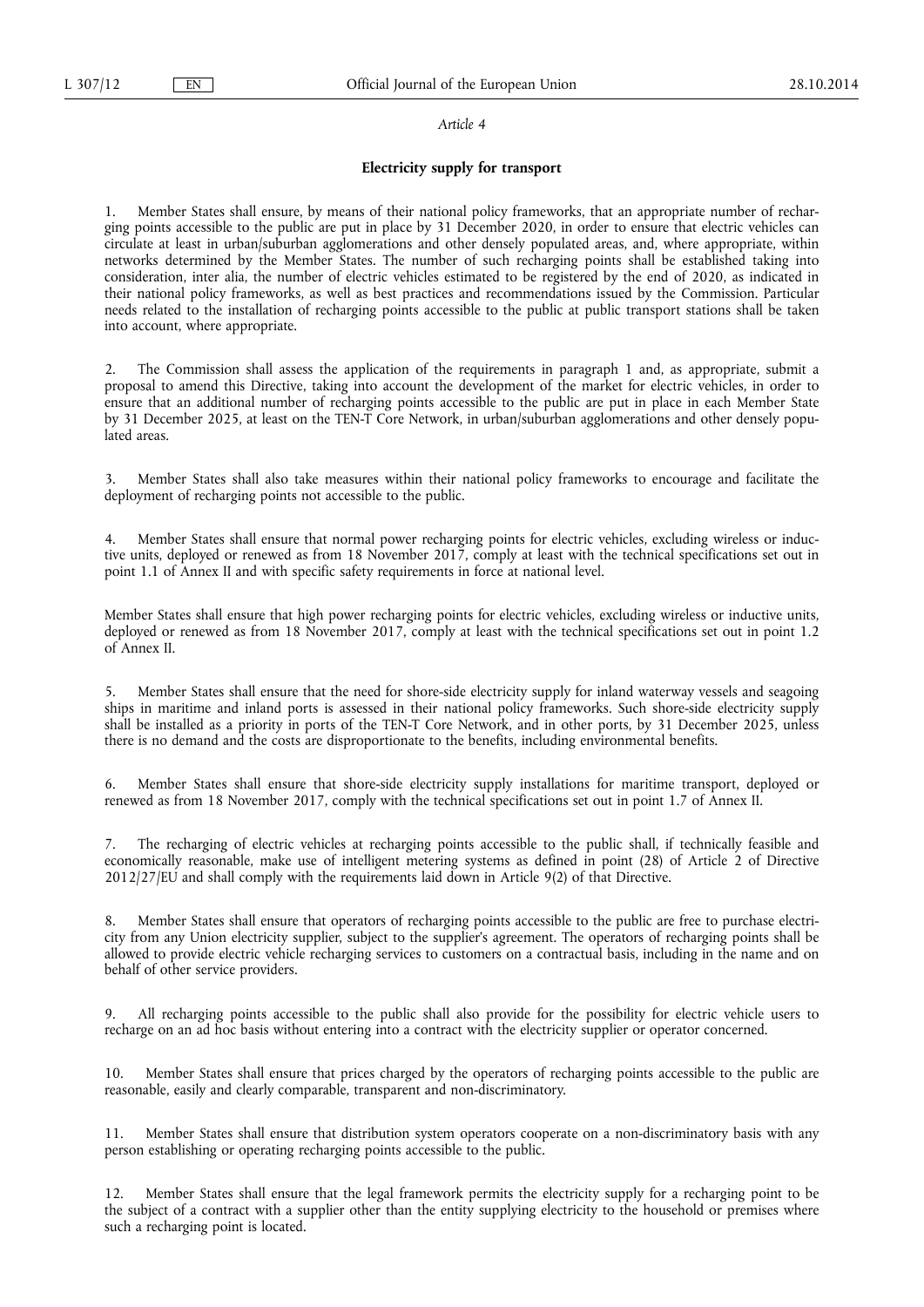13. Without prejudice to Regulation (EU) No 1025/2012, the Union shall pursue the development by the appropriate standardisation organisations of European standards containing detailed technical specifications for wireless recharging points and battery swapping for motor vehicles, and for recharging points for L-category motor vehicles and electric buses.

- 14. The Commission shall be empowered to adopt delegated acts in accordance with Article 8 to:
- (a) supplement this Article and points 1.3, 1.4, 1.5, 1.6 and 1.8 of Annex II in order to require compliance of the infrastructures to be deployed or renewed with the technical specifications contained in the European standards to be developed pursuant to paragraph 13 of this Article, where the relevant ESOs have recommended only one technical solution with technical specifications as described in a relevant European standard;
- (b) update the references to the standards referred to in the technical specifications set out in point 1 of Annex II where those standards are replaced by new versions thereof adopted by the relevant standardisation organisations.

It is of particular importance that the Commission follow its usual practice and carry out consultations with experts, including Member States' experts, before adopting those delegated acts.

Those delegated acts shall provide for transitional periods of at least 24 months before the technical specifications contained therein, or amendments thereof, become binding on the infrastructure to be deployed or renewed.

## *Article 5*

## **Hydrogen supply for road transport**

1. Member States which decide to include hydrogen refuelling points accessible to the public in their national policy frameworks shall ensure that, by 31 December 2025, an appropriate number of such points are available, to ensure the circulation of hydrogen-powered motor vehicles, including fuel cell vehicles, within networks determined by those Member States, including, where appropriate, cross-border links.

2. Member States shall ensure that hydrogen refuelling points accessible to the public deployed or renewed as from 18 November 2017 comply with the technical specifications set out in point 2 of Annex II.

The Commission shall be empowered to adopt delegated acts in accordance with Article 8 to update the references to the standards referred to in the technical specifications set out in point 2 of Annex II where those standards are replaced by new versions thereof adopted by the relevant standardisation organisations.

It is of particular importance that the Commission follow its usual practice and carry out consultations with experts, including Member States' experts, before adopting those delegated acts.

Those delegated acts shall provide for transitional periods of at least 24 months before the technical specifications contained therein, or amendments thereof, become binding on the infrastructure to be deployed or renewed.

## *Article 6*

## **Natural gas supply for transport**

1. Member States shall ensure, by means of their national policy frameworks, that an appropriate number of refuelling points for LNG are put in place at maritime ports, to enable LNG inland waterway vessels or seagoing ships to circulate throughout the TEN-T Core Network by 31 December 2025. Member States shall cooperate with neighbouring Member States where necessary to ensure adequate coverage of the TEN-T Core Network.

2. Member States shall ensure, by means of their national policy frameworks, that an appropriate number of refuelling points for LNG are put in place at inland ports, to enable LNG inland waterway vessels or seagoing ships to circulate throughout the TEN-T Core Network by 31 December 2030. Member States shall cooperate with neighbouring Member States where necessary to ensure adequate coverage of the TEN-T Core Network.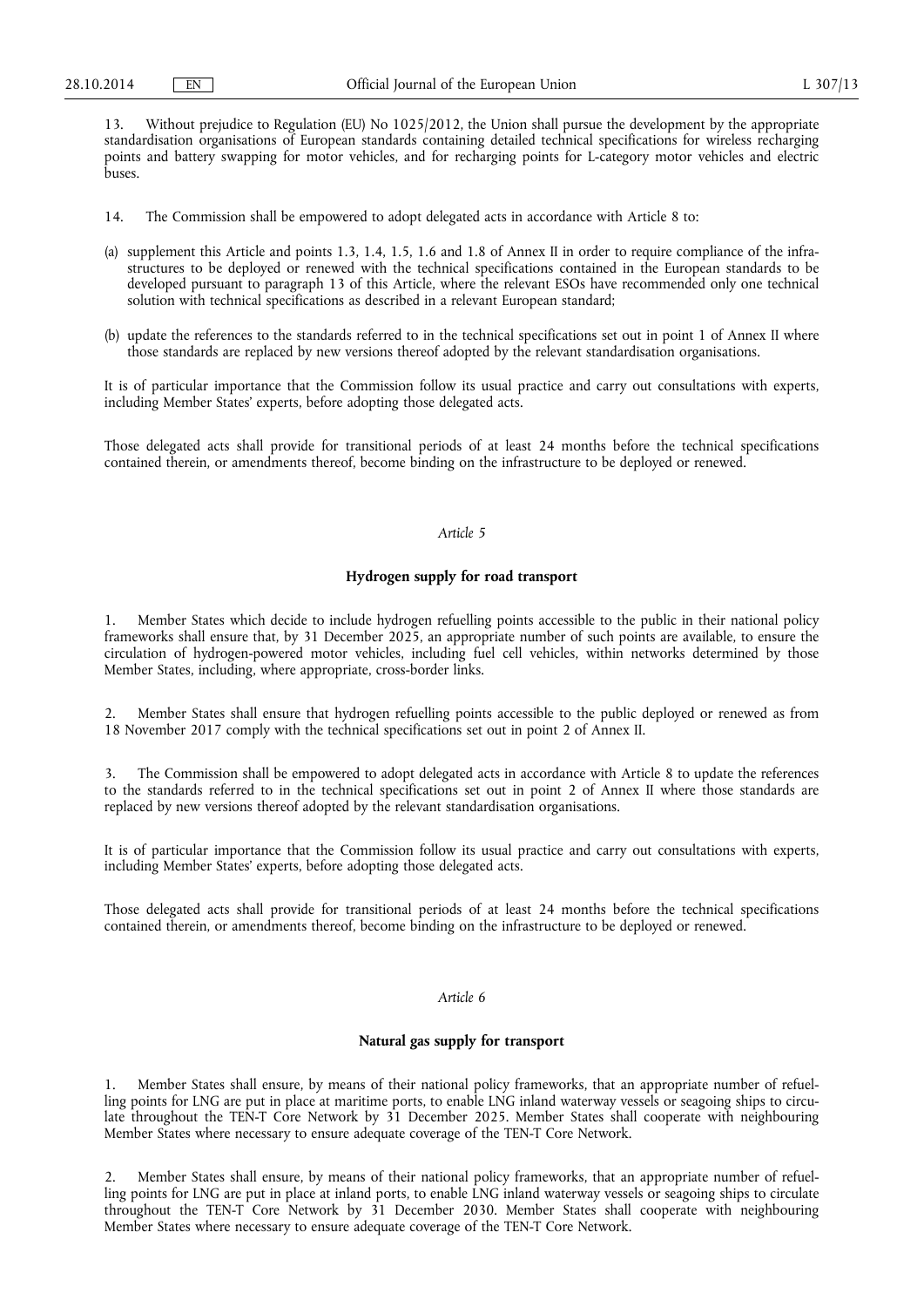3. Member States shall designate in their national policy frameworks the maritime and inland ports that are to provide access to the refuelling points for LNG referred to in paragraphs 1 and 2, also taking into consideration actual market needs.

4. Member States shall ensure, by means of their national policy frameworks, that an appropriate number of refuelling points for LNG accessible to the public are put in place by 31 December 2025, at least along the existing TEN-T Core Network, in order to ensure that LNG heavy-duty motor vehicles can circulate throughout the Union, where there is demand, unless the costs are disproportionate to the benefits, including environmental benefits.

5. The Commission shall assess the application of the requirement in paragraph 4 and, as appropriate, submit a proposal to amend this Directive by 31 December 2027, taking into account the LNG heavy-duty motor vehicles market, in order to ensure that an appropriate number of refuelling points for LNG accessible to the public are put in place in each Member State.

6. Member States shall ensure that an appropriate LNG distribution system is available in their territory, including loading facilities for LNG tank vehicles, in order to supply the refuelling points referred to in paragraphs 1, 2 and 4. By way of derogation, neighbouring Member States may, in the context of their national policy frameworks, form a pool for the purposes of fulfilling this requirement. Pooling agreements shall be the subject of the reporting obligations of the Member States under this Directive.

7. Member States shall ensure, by means of their national policy frameworks, that an appropriate number of CNG refuelling points accessible to the public are put in place by 31 December 2020, in order to ensure, in line with the sixth indent of Article 3(1), that CNG motor vehicles can circulate in urban/suburban agglomerations and other densely populated areas, and, where appropriate, within networks determined by the Member States.

8. Member States shall ensure, by means of their national policy frameworks, that an appropriate number of CNG refuelling points accessible to the public are put in place by 31 December 2025, at least along the existing TEN-T Core Network, to ensure that CNG motor vehicles can circulate throughout the Union.

9. Member States shall ensure that CNG refuelling points for motor vehicles deployed or renewed as from 18 November 2017 comply with the technical specifications set out in point 3.4 of Annex II.

10. Without prejudice to Regulation (EU) No 1025/2012, the Union shall pursue the development by the relevant European or international standardisation organisations of standards, including detailed technical specifications, for:

- (a) refuelling points for LNG for maritime and inland waterway transport;
- (b) refuelling points for LNG and CNG motor vehicles.
- 11. The Commission shall be empowered to adopt delegated acts in accordance with Article 8 to:
- (a) supplement this Article and points 3.1, 3.2 and 3.4 of Annex II, in order to require compliance of the infrastructures to be deployed or renewed with the technical specifications contained in the standards to be developed pursuant to points (a) and (b) of paragraph 10 of this Article, where the relevant ESOs have recommended only one technical solution with technical specifications as described in a relevant European standard compatible with the relevant international standards, where applicable;
- (b) update the references to the standards referred to in the technical specifications set out or to be set out in point 3 of Annex II where those standards are replaced by new versions thereof adopted by the relevant European or international standardisation organisations.

It is of particular importance that the Commission follow its usual practice and carry out consultations with experts, including Member States' experts, before adopting those delegated acts.

Those delegated acts shall provide for transitional periods of at least 24 months before the technical specifications contained therein, or amendments thereof, become binding on the infrastructure to be deployed or renewed.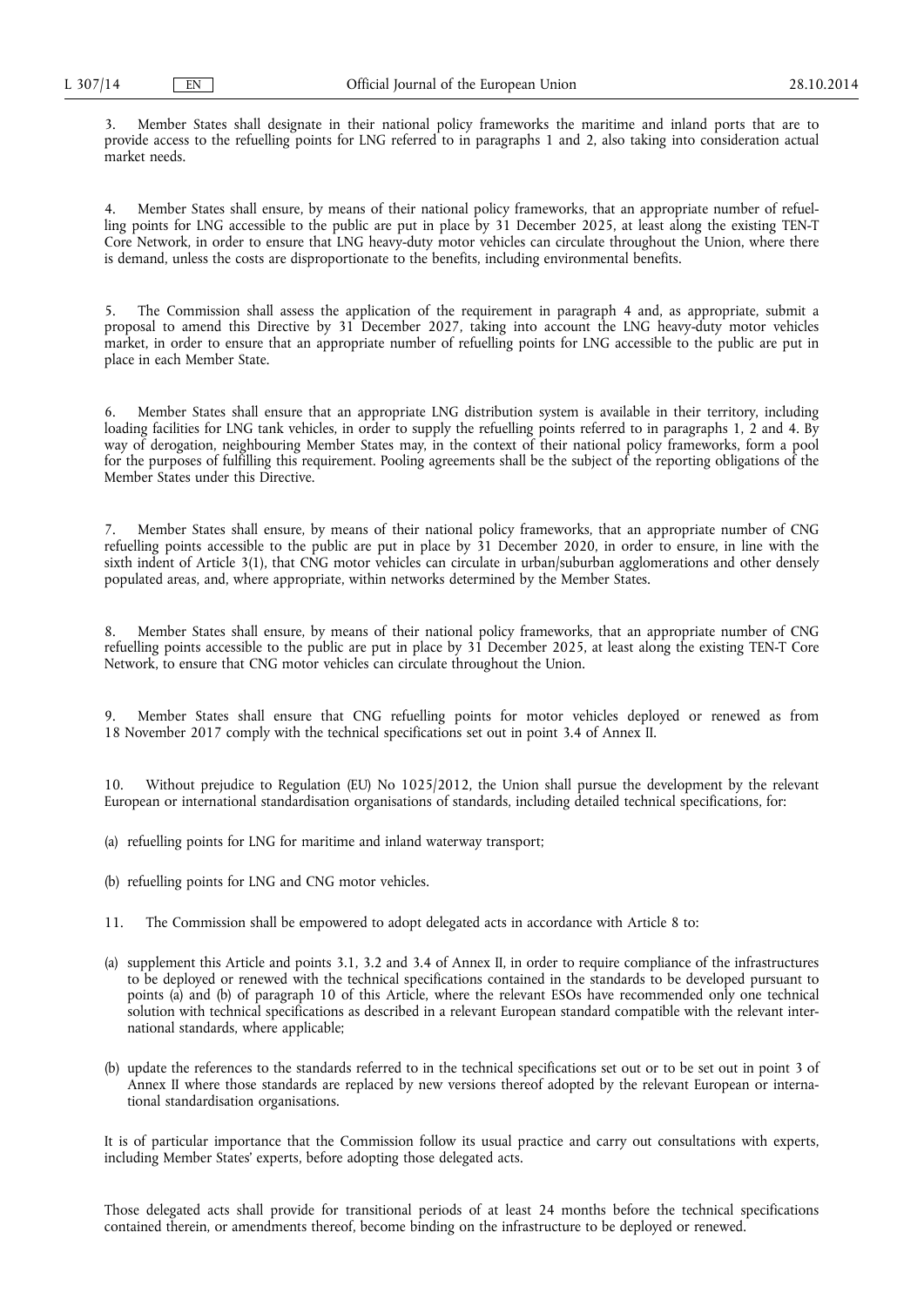12. In the absence of a standard containing detailed technical specifications for refuelling points for LNG for maritime and inland waterway transport, referred to in point (a) of paragraph 10, and in particular in the absence of those specifications relating to bunkering of LNG, the Commission, taking into account the work ongoing within the IMO, the CCNR, the Danube Commission and other relevant international fora, shall be empowered to adopt delegated acts in accordance with Article 8 to lay down:

- requirements for interfaces of bunker transfer of LNG in maritime and inland waterway transport,
- requirements related to safety aspects of the onshore storage and bunkering procedure of LNG in maritime and inland waterway transport.

It is of particular importance that the Commission follow its usual practice and carry out consultations with relevant groups of experts on maritime transport and on inland waterway transport, including experts from national maritime or inland navigation authorities, before adopting those delegated acts.

#### *Article 7*

#### **User information**

1. Without prejudice to Directive 2009/30/EC, Member States shall ensure that relevant, consistent and clear information is made available as regards those motor vehicles which can be regularly fuelled with individual fuels placed on the market, or recharged by recharging points. Such information shall be made available in motor vehicle manuals, at refuelling and recharging points, on motor vehicles and in motor vehicle dealerships in their territory. This requirement shall apply to all motor vehicles, and their motor vehicle manuals, placed on the market after 18 November 2016.

2. The supply of information referred to in paragraph 1 shall be based on the labelling provisions regarding fuel compliance under standards of the ESOs setting the technical specifications of fuels. Where such standards refer to a graphical expression, including a colour coding scheme, the graphical expression shall be simple and easy to understand, and it shall be placed in a clearly visible manner:

- (a) on corresponding pumps and their nozzles at all refuelling points, as from the date on which fuels are placed on the market;
- (b) on or in the immediate proximity of all fuel tanks' filling caps of motor vehicles recommended and compatible with that fuel and in motor vehicle manuals, when such motor vehicles are placed on the market after 18 November 2016.

3. Where appropriate, and in particular for natural gas and hydrogen, when fuel prices are displayed at a fuel station, a comparison between the relevant unit prices shall be displayed for information purposes. The display of this information shall not mislead or confuse the user.

In order to increase consumer awareness and provide for fuel price transparency in a consistent way across the Union, the Commission shall be empowered to adopt, by means of implementing acts, a common methodology for alternative fuels unit price comparison.

Where ESO standards setting technical specifications of a fuel do not include labelling provisions for compliance with the standards in question, where the labelling provisions do not refer to a graphical expression including colour coding schemes, or where the labelling provisions are not suitable for attaining the objectives of this Directive, the Commission may, for the purposes of the uniform implementation of paragraphs 1 and 2, mandate ESOs to develop compatibility labelling specifications, or may adopt implementing acts determining the graphical expression, including a colour coding scheme, of compatibility for fuels introduced in the Union market which reach the level of 1 % of the total volume of sales, in the assessment of the Commission, in more than one Member State.

5. If labelling provisions of the respective ESO standards are updated, if implementing acts regarding the labelling are adopted or if new ESO standards for alternative fuels are developed as necessary, the corresponding labelling requirements shall apply to all refuelling and recharging points and motor vehicles registered on the territory of the Member States as of 24 months after their respective updating or adoption.

6. The implementing acts referred to in this Article shall be adopted in accordance with the examination procedure referred to in Article 9(2).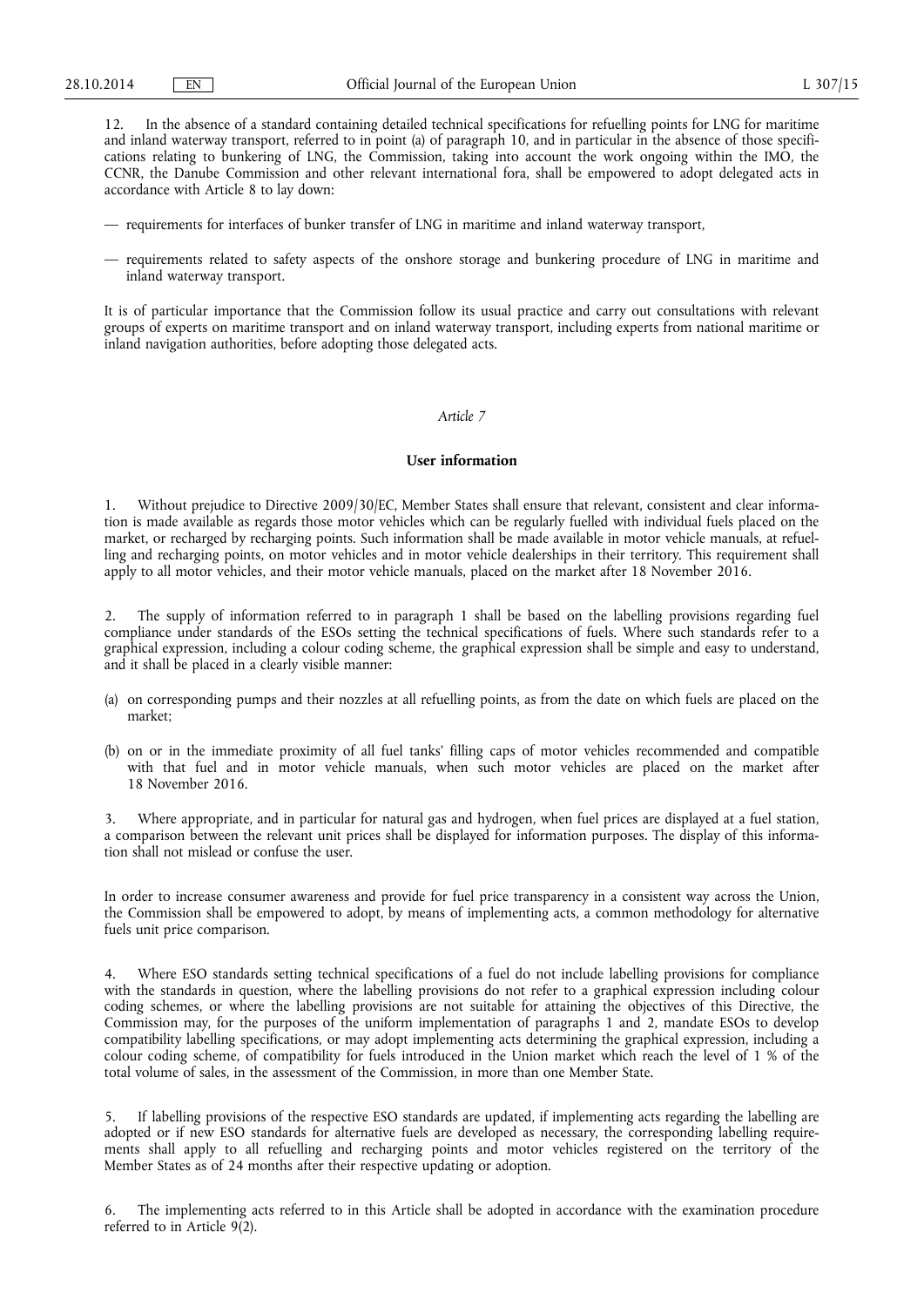7. Member States shall ensure that, when available, the data indicating the geographic location of the refuelling and recharging points accessible to the public of alternative fuels covered by this Directive are accessible on an open and non-discriminatory basis to all users. For recharging points, such data, when available, may include information on realtime accessibility as well as historical and real-time charging information.

#### *Article 8*

## **Exercise of the delegation**

1. The power to adopt delegated acts is conferred on the Commission subject to the conditions laid down in this Article.

2. The power to adopt delegated acts referred to in Articles 4, 5 and 6 shall be conferred on the Commission for a period of five years from 17 November 2014. The Commission shall draw up a report in respect of the delegation of power not later than nine months before the end of the five-year period. The delegation of power shall be tacitly extended for periods of an identical duration, unless the European Parliament or the Council opposes such extension not later than three months before the end of each period.

The delegation of power referred in Articles 4, 5 and 6 may be revoked at any time by the European Parliament or by the Council. A decision to revoke shall put an end to the delegation of the power specified in that decision. It shall take effect the day following the publication of the decision in the *Official Journal of the European Union* or at a later date specified therein. It shall not affect the validity of any delegated acts already in force.

4. As soon as it adopts a delegated act, the Commission shall notify it simultaneously to the European Parliament and to the Council.

5. A delegated act adopted pursuant to Articles 4, 5 and 6 shall enter into force only if no objection has been expressed either by the European Parliament or the Council within a period of two months of notification of that act to the European Parliament and the Council or if, before the expiry of that period, the European Parliament and the Council have both informed the Commission that they will not object. That period shall be extended by three months at the initiative of the European Parliament or of the Council.

#### *Article 9*

#### **Committee procedure**

1. The Commission shall be assisted by a committee. That committee shall be a committee within the meaning of Regulation (EU) No 182/2011.

2. Where reference is made to this paragraph, Article 5 of Regulation (EU) No 182/2011 shall apply. Where the committee delivers no opinion, the Commission shall not adopt the draft implementing act and the third subparagraph of Article 5(4) of Regulation (EU) No 182/2011 shall apply.

Where the opinion of the committee is to be obtained by written procedure, that procedure shall be terminated without result when, within the time limit for delivery of the opinion, the chair of the committee so decides or a simple majority of committee members so request.

## *Article 10*

#### **Reporting and review**

1. Each Member State shall submit to the Commission a report on the implementation of its national policy framework by 18 November 2019, and every three years thereafter. Those reports shall cover the information listed in Annex I and shall, where appropriate, include a relevant justification regarding the level of attainment of the national targets and objectives referred to in Article 3(1).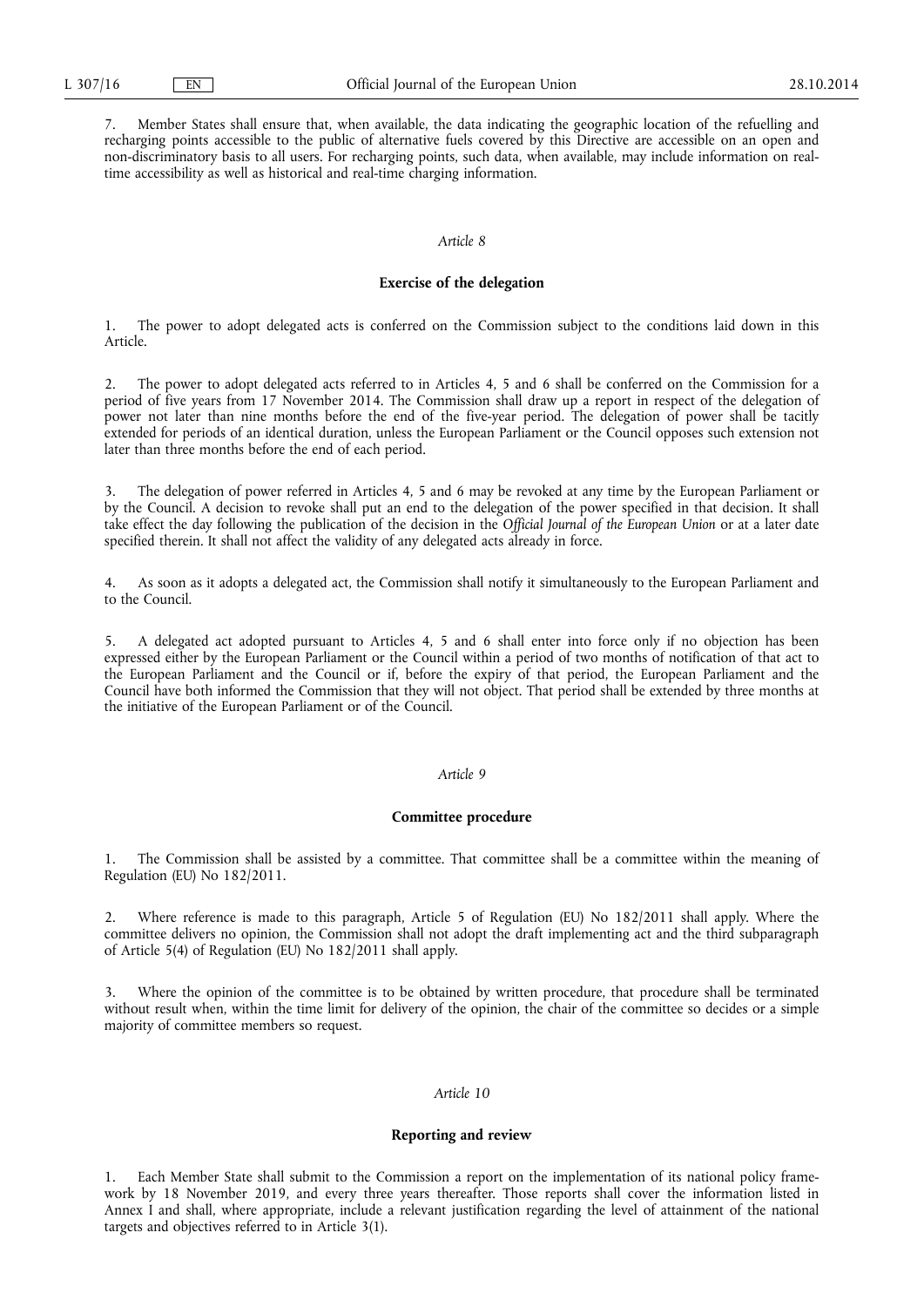2. By 18 November 2017, the Commission shall submit to the European Parliament and to the Council a report on the assessment of the national policy frameworks and their coherence at Union level, including an evaluation of the level of attainment of the national targets and objectives referred to in Article 3(1).

The Commission shall submit a report on the application of this Directive to the European Parliament and to the Council every three years with effect from 18 November 2020.

The Commission report shall contain the following elements:

- an assessment of the actions taken by Member States,
- an assessment of the effects of this Directive on the development of the market as regards alternative fuels infrastructure and its contribution to the market of alternative fuels for transport, as well as its impact on the economy and the environment,
- information on technical progress and the development of the market as regards alternative fuels in the transport sector and of the relevant infrastructure covered by this Directive and of any other alternative fuel.

The Commission may outline examples of best practices and make appropriate recommendations.

The Commission report shall also assess the requirements and the dates set out in this Directive in respect of the infrastructure build-up and implementation of specifications, taking into account the technical, economic and market developments of the respective alternative fuels, accompanied if appropriate by a legislative proposal.

4. The Commission shall adopt guidelines concerning the reporting by the Member States of the elements listed in Annex I.

5. By 31 December 2020, the Commission shall review the implementation of this Directive, and, as appropriate, submit a proposal to amend it by laying down new common technical specifications for alternative fuels infrastructure within the scope of this Directive.

6. By 31 December 2018, the Commission shall, if it considers it appropriate, adopt an Action Plan for the implementation of the strategy set out in the Communication entitled 'Clean Power for Transport: A European alternative fuels strategy' in order to achieve the broadest possible use of alternative fuels for transport, while ensuring technological neutrality, and to promote sustainable electric mobility throughout the Union. To that end, it may take into account individual market needs and developments in the Member States.

## *Article 11*

#### **Transposition**

1. Member States shall bring into force the laws, regulations and administrative provisions necessary to comply with this Directive by 18 November 2016. They shall forthwith inform the Commission thereof.

2. When Member States adopt those provisions, they shall contain a reference to this Directive, or be accompanied by such a reference on the occasion of their official publication. The methods of making such reference shall be laid down by Member States.

3. Member States shall communicate to the Commission the text of the main provisions of national law which they adopt in the field covered by this Directive.

## *Article 12*

## **Entry into force**

This Directive shall enter into force on the twentieth day following that of its publication in the *Official Journal of the European Union*.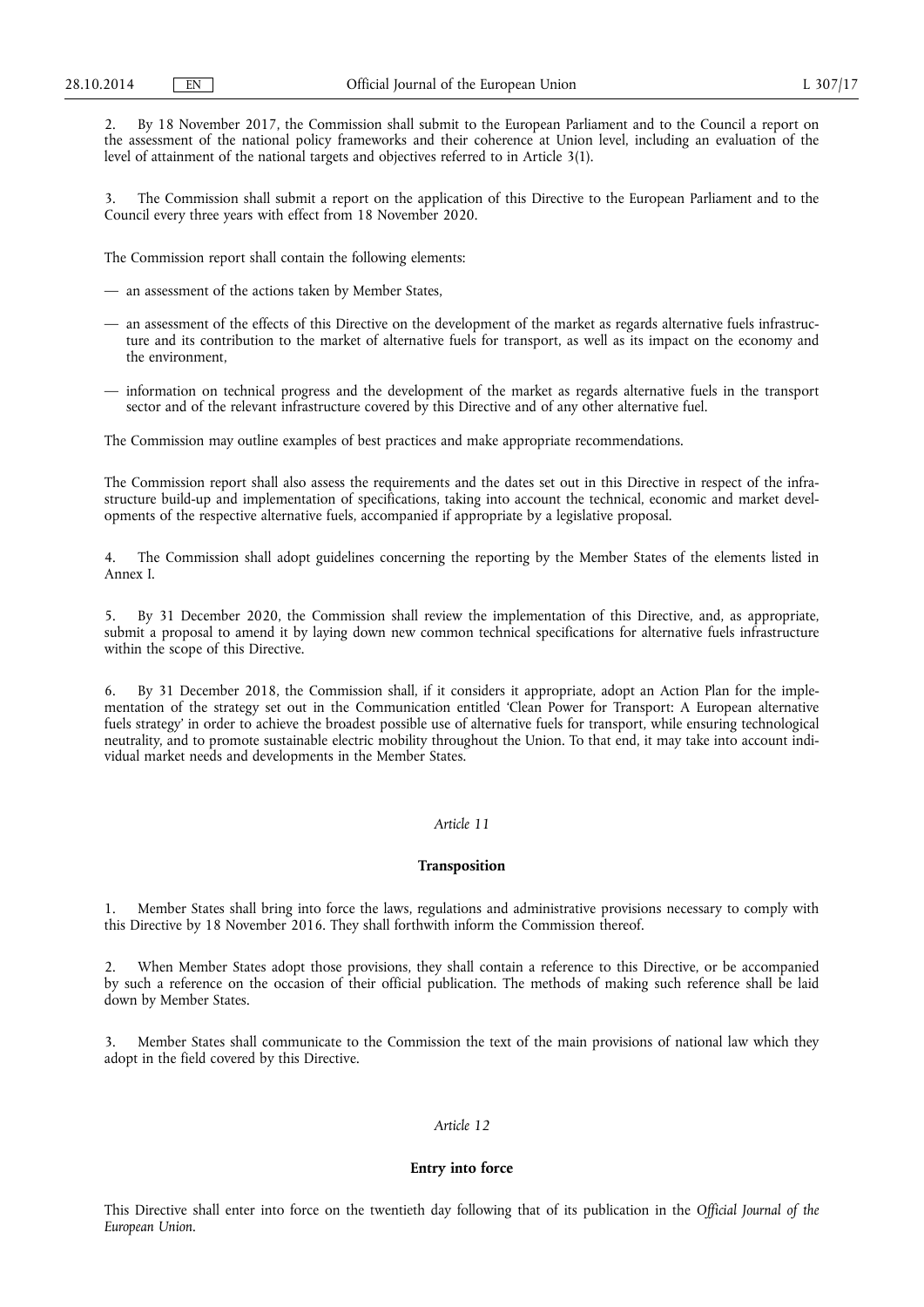## *Article 13*

## **Addressees**

This Directive is addressed to the Member States.

Done at Strasbourg, 22 October 2014.

*For the European Parliament The President*  M. SCHULZ

*For the Council The President*  B. DELLA VEDOVA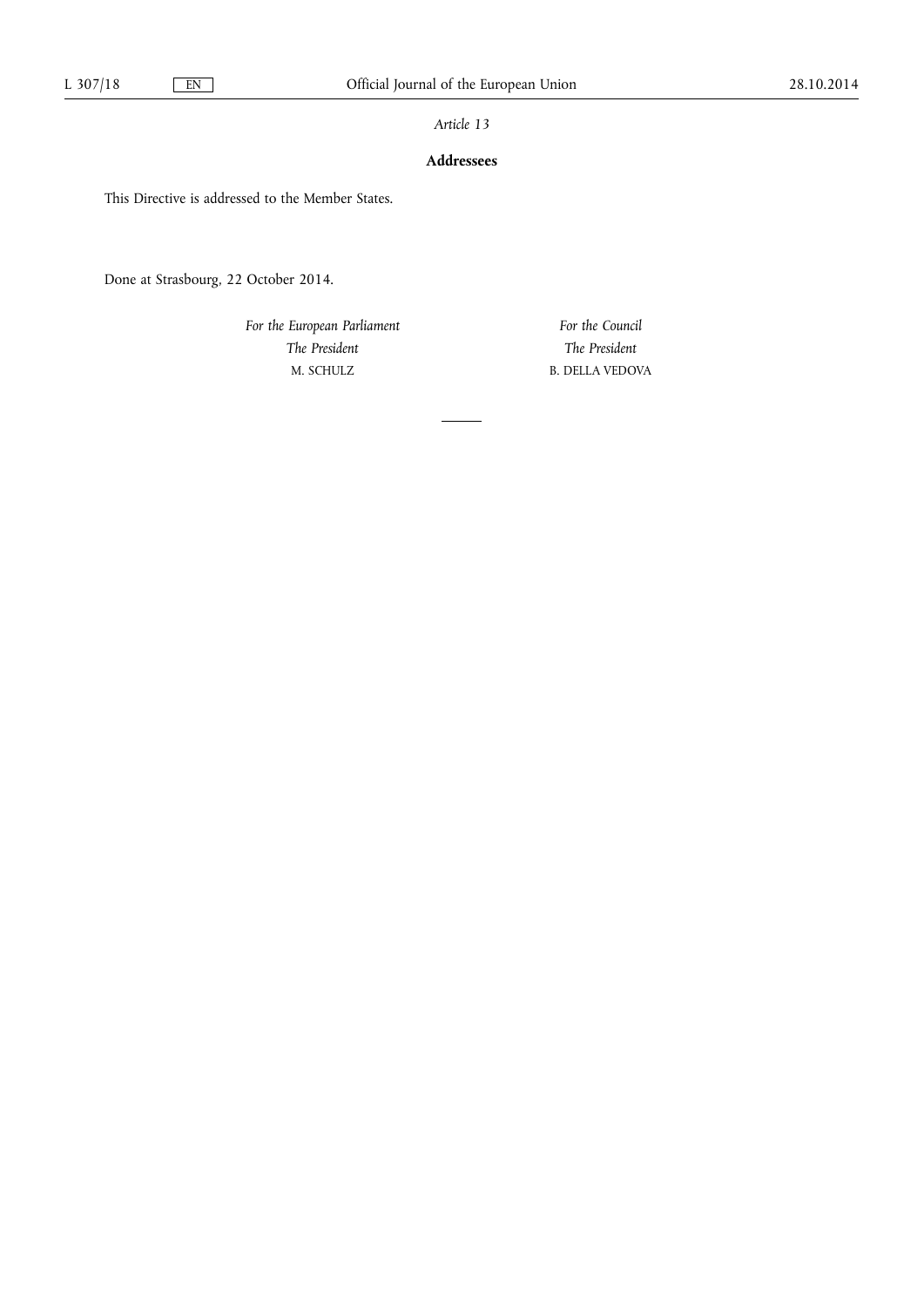#### *ANNEX I*

## **REPORT**

The report shall contain a description of the measures taken in a Member State in support of alternative fuels infrastructure build-up. The report shall include at least the following elements:

#### 1. **Legal measures**

Information on legal measures, which may consist of legislative, regulatory or administrative measures to support the build-up of alternative fuels infrastructure, such as building permits, parking lot permits, certification of the environmental performance of businesses and fuel stations concessions.

#### 2. **Policy measures supporting the implementation of the national policy framework**

Information on those measures shall include the following elements:

- direct incentives for the purchase of means of transport using alternative fuels or for building the infrastructure,
- availability of tax incentives to promote means of transport using alternative fuels and the relevant infrastructure,
- use of public procurement in support of alternative fuels, including joint procurement,
- demand-side non-financial incentives, for example preferential access to restricted areas, parking policy and dedicated lanes,
- consideration of the need for renewable jet fuel refuelling points in airports within the TEN-T Core Network,
- technical and administrative procedures and legislation with regard to the authorisation of alternative fuels supply, in order to facilitate the authorisation process.

## 3. **Deployment and manufacturing support**

Annual public budget allocated for alternative fuels infrastructure deployment, broken down by alternative fuel and by transport mode (road, rail, water and air).

Annual public budget allocated to support manufacturing plants for alternative fuels technologies, broken down by alternative fuel and by transport mode.

Consideration of any particular needs during the initial phase of the deployment of alternative fuels infrastructures.

#### 4. **Research, technological development and demonstration (RTD&D)**

Annual public budget allocated to support alternative fuels RTD&D, broken down by fuel and by transport mode.

## 5. **Targets and objectives**

- estimation of the number of alternative fuel vehicles expected by 2020, 2025 and 2030,
- level of achievement of the national objectives for the deployment of alternative fuels in the different transport modes (road, rail, water and air),
- level of achievement of the national targets, year by year, for the deployment of alternative fuels infrastructure in the different transport modes,
- information on the methodology applied to take account of the charging efficiency of high power recharging points.

## 6. **Alternative fuels infrastructure developments**

Changes in supply (additional infrastructure capacity) and demand (capacity actually used).